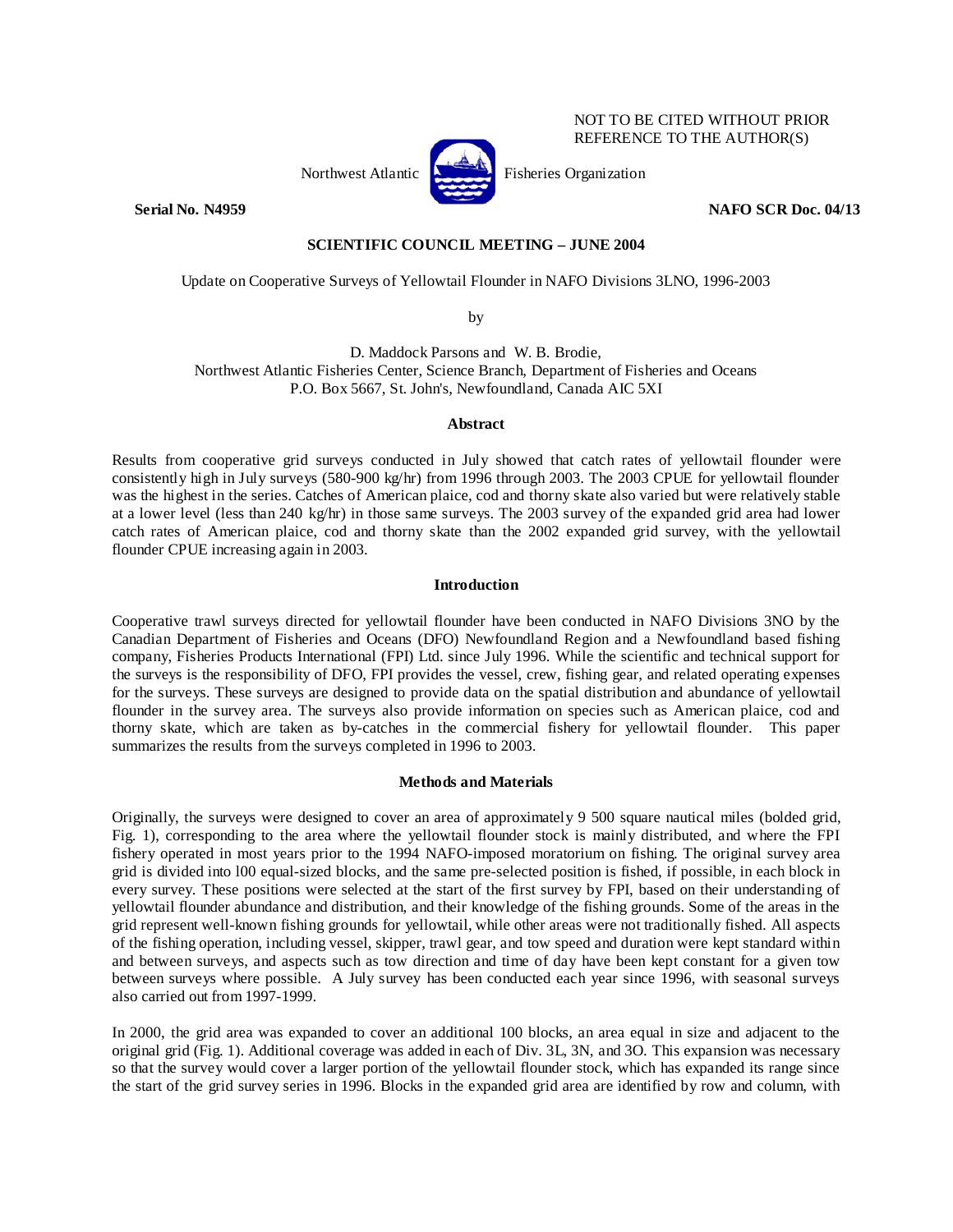the exception of the labelled blocks. This expanded grid was surveyed immediately following the July survey of the original grid, using the same vessel and fishing protocols.

The vessel used in all surveys to date was the *Atlantic Lindsey*, a 44 m total length, 665 G.R.T., 1500 HP commercial stern trawler in FPI's Newfoundland fleet. The fishing gear used is an Engel (96) 145 Hi-Lift otter trawl, with rockhopper footgear, and is reflective of trawls historically used by FPI in the yellowtail flounder fishery (see Walsh and McCallum, 1999, for details). Brodie *et al.* (1997) give an in-depth comparison of this trawl used onboard the *Atlantic Lindsey* with the standard survey gears (Enge1 145 Hi-Lift otter trawl, and Campelen 1800 shrimp trawl) used by the DFO institute, Northwest Atlantic Fisheries Center (NAFC). There are major differences in the footgear, sweep/bridle lengths and mesh size. Unlike trawls used in research vessel (r.v.) surveys, no small mesh liner was used in the 156 mm codend of this commercial trawl. All trawl components were measured prior to use, to ensure consistency within and between trips. Trawl performance was monitored with SCANMAR during each fishing set, which is one-hour in duration at a speed of 3.0 knots (see Walsh and McCallum, 1999).

Catch numbers and weights of all yellowtail flounder in the catch of each set were recorded. Similar catch data on other species such as American plaice, cod and thorny skate were also collected, along with biological sampling (size and maturity) data for yellowtail flounder. Some temperature data have been collected using XBT's. Results from the original grid surveys are also compared with data from spring and fall stratified random surveys done by DFO (Walsh *et al*., 2000). Results from the expanded grid area are reported separately in this paper.

## **Results and Discussion**

Sixteen surveys covering the original grid area were conducted, 1 in 1996, 4 each in 1997 and 1998, 3 in 1999 and 1 each in 2000 to 2003. In the last four years an expanded grid area was surveyed adjacent to the original grid, covering a further area equal in size to the original grid. Results are presented for both survey series.

*Catch trends:* Between 50 and 92 fishing sets were conducted during each survey (Tables 1a and 1b). For yellowtail flounder, plaice, cod and thorny skate, catch weights per tow in every March survey were lower than in other surveys of the original grid area (Table 1a, Fig. 2). Considering just the July surveys (Fig. 3) no obvious trend in catch rates is seen in the original grid area, although CPUE for yellowtail flounder and A. plaice follow the same pattern, with the exception of 1996-97. NAFO Div. 3N shows higher catches of yellowtail flounder and plaice than Div. 3O in the July surveys, but lower catch rates of cod (Fig. 4). Overall, yellowtail flounder and A. plaice mean CPUE were highest in July of 2003, and yellowtail flounder was lowest (excluding March data) in May-June of 1999 (Table 1a, Fig. 2).

Catch data from the expanded grid area, surveyed for the first time in August 2000, are included in Table 1b and Fig. 5. Average CPUE of yellowtail flounder in the expanded grid area has increased by about 5-10% each year since 2000. American plaice CPUE in the expanded grid area was stable from 2000-2002 at a much lower level than yellowtail flounder and decreased in 2003. Catches of the main species were lower in the expanded grid compared to the original grid, with the exception of cod in 2001. Mean catch weight of yellowtail was higher than that for cod and American plaice in both grid areas (Tables 1a and 1b).

Distributions of the catches of the 4 species considered from the 2002 and 2003 surveys are shown in Fig. 6-9. No major changes in distribution or CPUE of any of these species are apparent from 2002 to 2003.

*American plaice by-catch:* Overall, 10 common blocks were fished in the 16 trips following the original grid design. To investigate the by-catch of American plaice, the ratio of American plaice to yellowtail flounder was calculated in the common blocks fished in all sixteen surveys (Table 2a). Several sets produced by-catch ratios less than 5% (highlighted), but no block consistently produced by-catch ratio of less than 5%, the current by-catch limit in the Canadian fishery for yellowtail flounder. Furthermore, the overall mean by-catch for all blocks exceeded the 5% bycatch ratio. Excluding the ratios from the March 1999 survey, the majority of catches with a by-catch less than 5% occurred in the central portion of the grid (bounded by F4-H7). Largest by-catches of plaice are found in the southwest corner of the grid in Div 30. In the survey of the expanded grid area in 2003, the ratio of American plaice to yellowtail catch was less than 5% in only one block (Table 2b).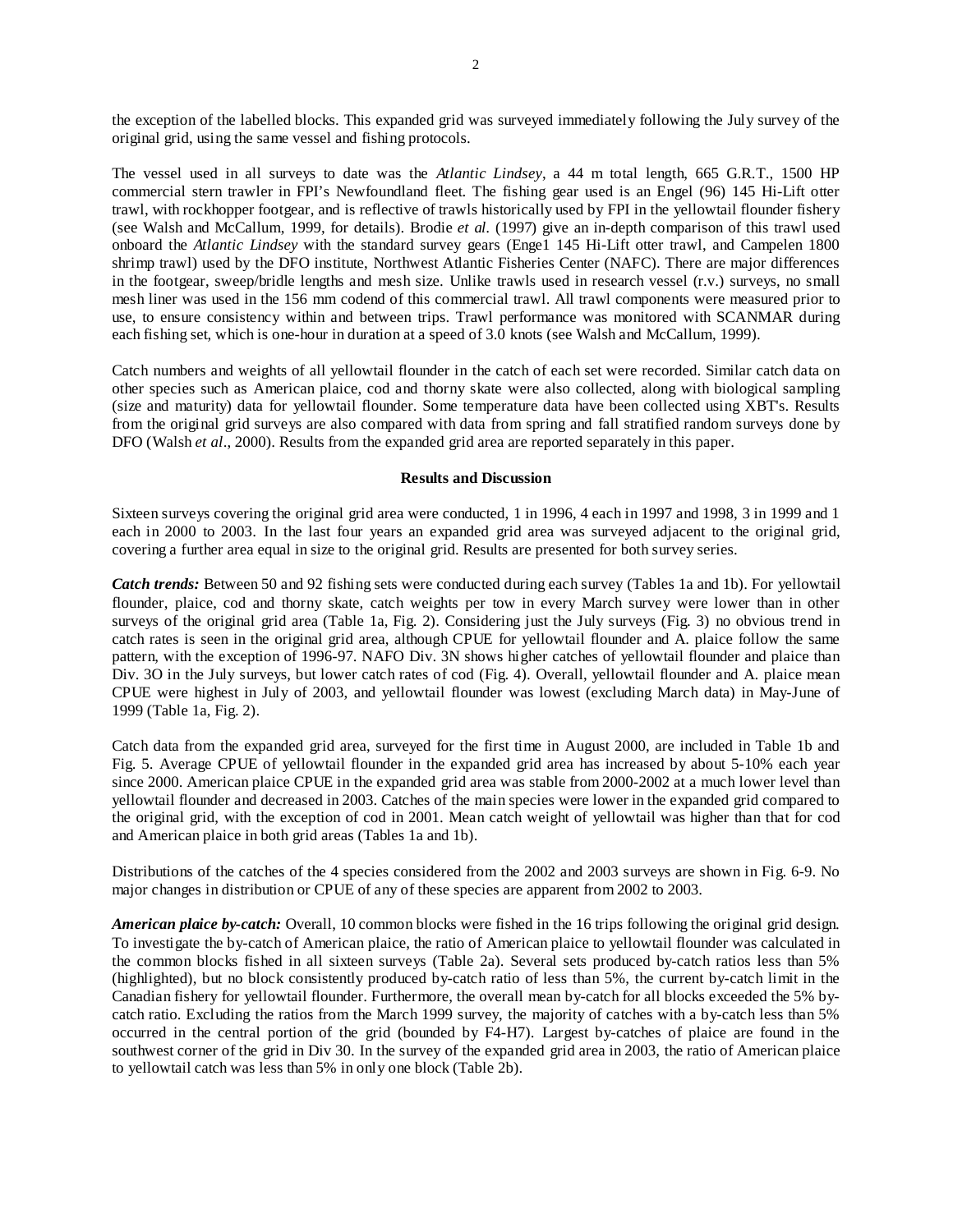The July surveys (conducted from 1996 through 2003) have 36 common blocks. Tables 3 and 4 give catch rates for yellowtail flounder and American plaice in these common blocks. By-catch ratios of less than 5% are most frequently found in the central portion of the grid (Table 5), and four blocks have an average American plaice bycatch ratio equal to or lower than 5%. Another six blocks had plaice to yellowtail flounder ratios between 5 and 10% on average.

Figure 10 also gives an indication of the distribution of yellowtail flounder catches and American plaice by-catch. For each July survey, blocks fished are marked to indicate whether or not the catch criterion of >700 kg/hr was met  $(\checkmark)$  or  $\checkmark$ ). A shaded block indicates that for that level of yellowtail flounder catch, the by-catch of American plaice was less than 5% (plots on the left) or 10% (plots on the right). Blank blocks were not fished. Figure 11 shows the same information for yellowtail flounder catches greater than 500 kg/hr. Many of the blocks surveyed met this yellowtail flounder catch criteria and the July survey in 2000 had the fewest blocks with American plaice by-catch below 5% while 1999 had fewest blocks with by-catch less than 10%. In July 2003, eight sets had yellowtail flounder catches above 700 kg and A. plaice by-catch below 5%, while 15 sets had yellowtail flounder catches above 700 kg and by-catch of A. plaice at 10% or less, a pattern similar to that seen in 2002, although there were fewer blocks with catch over 700kg/hr and by-catch under 10% (15 compared to 21). Figure 11 gives the same summary of by-catch information for yellowtail flounder catches greater than 500kg/hr.

*Length Composition:* In all surveys, less than 2% of fish captured were smaller than 26 cm in length and less than 11% of the catch was composed of individuals less than 30cm in length (Table 6). Typically, yellowtail flounder 26- 46 cm in length make up the bulk of the length frequencies of the catches and furthermore, female frequencies tended toward larger sizes than male frequencies in all surveys. The percentage of yellowtail above 40 cm in length has been at the lowest levels in the most recent surveys. Length compositions of male and female yellowtail flounder caught during the 8 July (original grid) surveys and 4 expanded grid surveys are shown in Fig. 12. Otoliths were not collected during the grid surveys and therefore age compositions have not been calculated at this time.

The male portion of the catch is given on each of the length frequency plots and is summarized in Fig. 13. March surveys in the original grid area showed a higher percentage of males in the catch than surveys at other times, and a slight decline in male composition is apparent over the time series. Expanded grid surveys showed a higher male composition than the original grid area survey in the same year (2000-2003).

*Comparison of results with research vessel data:* The distribution of yellowtail from the 13 stratified random research vessel surveys conducted by DFO with the Campelen trawl in Div. 3LNO from 1995-2001 (7 fall surveys and 6 spring) was shown in Maddock *et al.* (2000, 2001, 2002). Results from the 2003 surveys are shown in Fig. 14 and compared with the mean numbers per tow from 2002. The grid, which is not part of the design of the DFO r.v. surveys, is superimposed on these plots, and in most surveys, the majority of the yellowtail flounder is caught within the boundaries of the grid. There was a decline in the percentage of yellowtail found in the original grid from 1996 to 2000 in the spring, and from 1995-2001 in the fall (Table 7, Fig 15). In the first four surveys (fall 95 to spring 97), between 80 and 90% of yellowtail flounder were located within the grid. Since then, less than 81% of yellowtail flounder in any survey was located in the grid area. The lowest values occurred in the fall surveys during 2000 and 2001, when only 40-47% of yellowtail flounder in the surveys were found within the original grid. Spring 2003 percentages were lower than those in 2001 and 2002, while fall 2003 percentages were slightly lower than 2002, but above the 2000-01 levels.

Data from the 2002-2003 spring and fall DFO surveys were also superimposed on the expanded grid, used for the first time in the grid surveys in 2000. For the spring surveys, about 80-90% of yellowtail flounder was contained within the expanded grid boundaries, with the 2002 and 2003 percentages being very similar, around 80% (Table 8, Fig 15). During the 2000 and 2001 fall surveys, only 56-67% of yellowtail flounder were found inside the expanded grid, although this increased to about 77-83% in 2002 and 2003. Most yellowtail flounder outside the expanded grid, both in spring and fall, were located just to the south of the grid boundary.

Overall, these observations are consistent with observed increases in the area of distribution of yellowtail flounder in recent years, as seen in both the survey and commercial fishery data. These increases in the range of distribution are also consistent with increases in stock size since the late-1990s, following reductions in stock size and distribution range in the early- to mid-1990s (Brodie *et al*., 1998).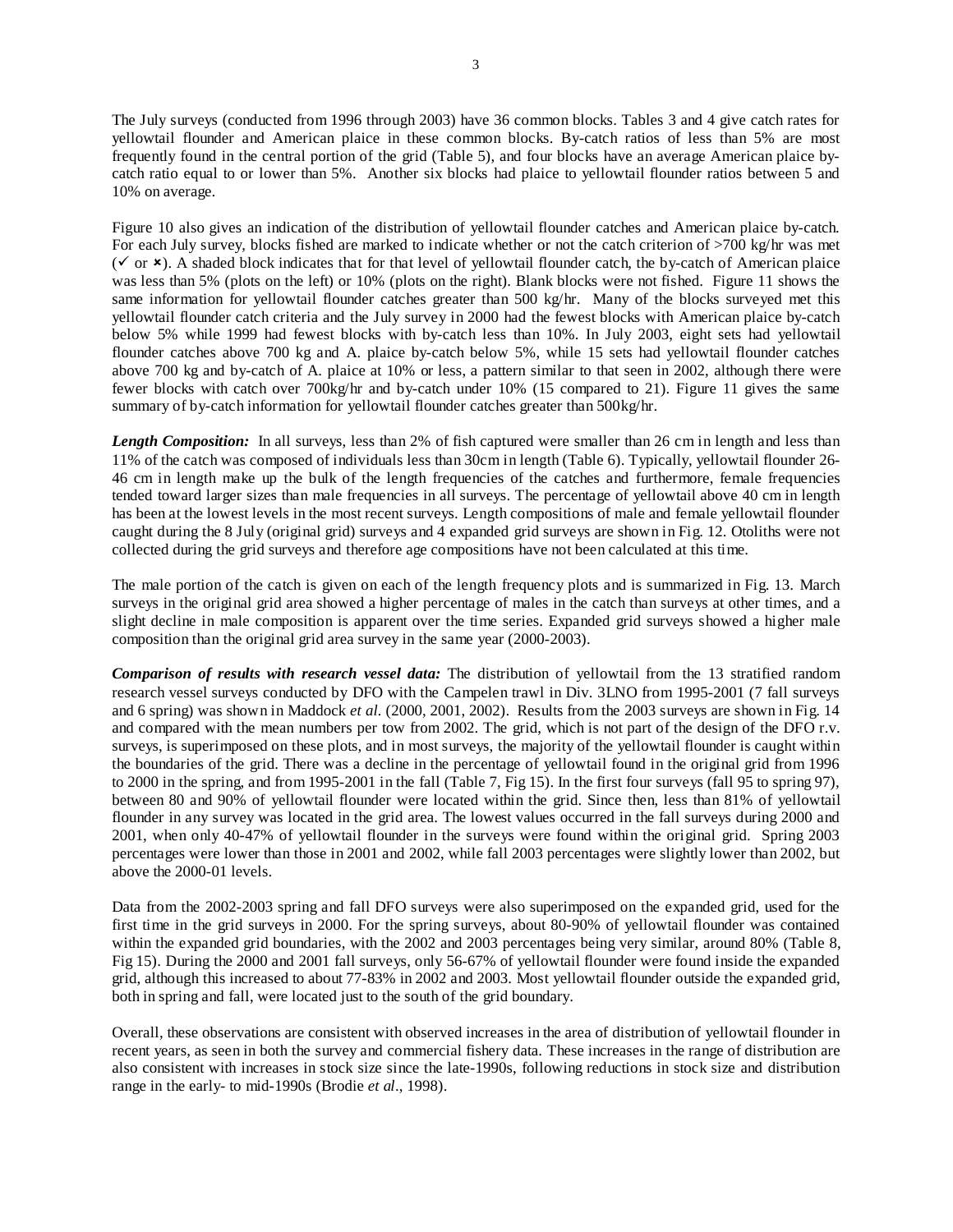*Observations on sexual maturity of yellowtail:* In all surveys thus far, with the exception of November 1998, observations on sexual maturity of yellowtail have been collected. These were generally obtained at sea by sampling 300-400 fish from each of 2 fishing sets per day, although the March 1998 data were collected from port samples immediately following the survey. Figure 16 indicates that on average, about 80% of the female yellowtail flounder caught were mature, and that there was a slight increasing seasonal trend in the 4 surveys in 1997 and the 3 in 1999. The July 1999 survey had the highest percentage of mature females in the July surveys, although the proportion mature showed an increasing trend from 2000 to 2003, with the 2003 value being similar to 1999 at about 90%. The August surveys (extended grid) had a slightly higher percentage of mature females in all 4 years (2000-03).

A closer look at the data from the 8 July surveys (Fig. 17) showed that most mature females had spawned prior to the surveys, particularly in 1997-2000. The July 1997 survey had the highest percentage of females judged to be maturing following a recent spawning (Sp. P Mat AN), and the lowest percentage of females with hydrated eggs (Mat B and Mat C stages). This suggests that spawning may have been earliest in 1997, although mean bottom temperature in depths <100 m on the Grand Bank during spring 1997 was the second lowest (next to 2003) in the years covered by the grid surveys (Colbourne and Bowering, 2001). The high percentage of spent females in 1999 corresponds with the highest mean temperature (<100 m bottom depth) in spring surveys of this area since 1983. In 1996, and 2001 to 2003, it appears that spawning had not been completed in the grid area by July, as evidenced by the higher number of females either with hydrated eggs or eggs in pre-spawning condition (Mat A stage). In these 4 years, similar numbers of mature females were judged to be in pre-spawning and spawning condition. The percentage of spent females in 2003 was similar to the values seen in 2001 and 2002, and combined with the high percentage of pre-spawning females (Mat A,B,C) in these three years, suggests that spawning may have been later in 2001-2003 than in 1997-2000. Mean temperatures at <100 m bottom depth in spring surveys of 2001-2003 were lower than in 1998-2000, with 2003 being the lowest value, similar to 1997. Overall, there was a positive correlation  $(r = 0.52)$  between the proportion of spent females in the summer grid surveys and spring bottom temperature, although 1997 is an outlier (Fig. 18).

#### **Conclusions**

Cooperative surveys between DFO and FPI in Div. 3LNO indicate that CPUE for yellowtail flounder in the July surveys of the original grid have been around 600-900 kg/hr, and have averaged about 800 kg/hr in the last 4 surveys (2000-03). American plaice CPUE ranged from 100 to 236 kg/hr in the July surveys, averaging about 220 kg/hr in the last 4 surveys. Overall catch rates in the expanded grid surveys are generally lower for all species considered when compared to the original grid. Mean catch rates of yellowtail flounder, American plaice and thorny skate in the original grid area were higher in 2003 than in 2002, while cod catch rates declined

### **References**

- Brodie, W.B., S.J. Walsh and D.B. Atkinson 1998. The effect of stock abundance on range contraction of yellowtail flounder on the Grand Bank of Newfoundland in the Northwest Atlantic from 1975 to 1995. J. Sea Res. 39: 139-152
- Brodie, W.B., S.J.Walsh, , and D.Orr. 1997. Results of surveys directed at yellowtail flounder in NAFO Divisions 3NO, conducted on a Canadian commercial trawler. NAFO SCR Doc. 97/31, Ser. No. N2863, 23 p.
- Colbourne, E.B. and W.R. Bowering. 2001. Recent Trends in Bottom Temperatures and Distribution and Abundance of Yellowtail Flounder (*Limanda ferruginea*) in NAFO Divisions 3LNO During the Spring and Fall. NAFO SCR Doc. 01/32, Ser. No. 4409.
- Maddock Parsons, D., W.B. Brodie and K.Dwyer. 2002. Update on Cooperative Surveys of Yellowtail flounder in NAFO Divisions 3NO, 1996-2001, Including an Expanded Survey in Divisions 3LNO in 2000 and 2001. NAFO SCR Doc. 02/44, Ser. No. 4655.
- Maddock Parsons, D., W.B. Brodie and M. Simpson. 2001. Update on Cooperative Surveys of Yellowtail flounder in NAFO Divisions 3NO, 1996-2000, Including an Expanded Survey in Divisions 3LNO in 2000. NAFO SCR Doc. 01/70, Ser. No. 4448.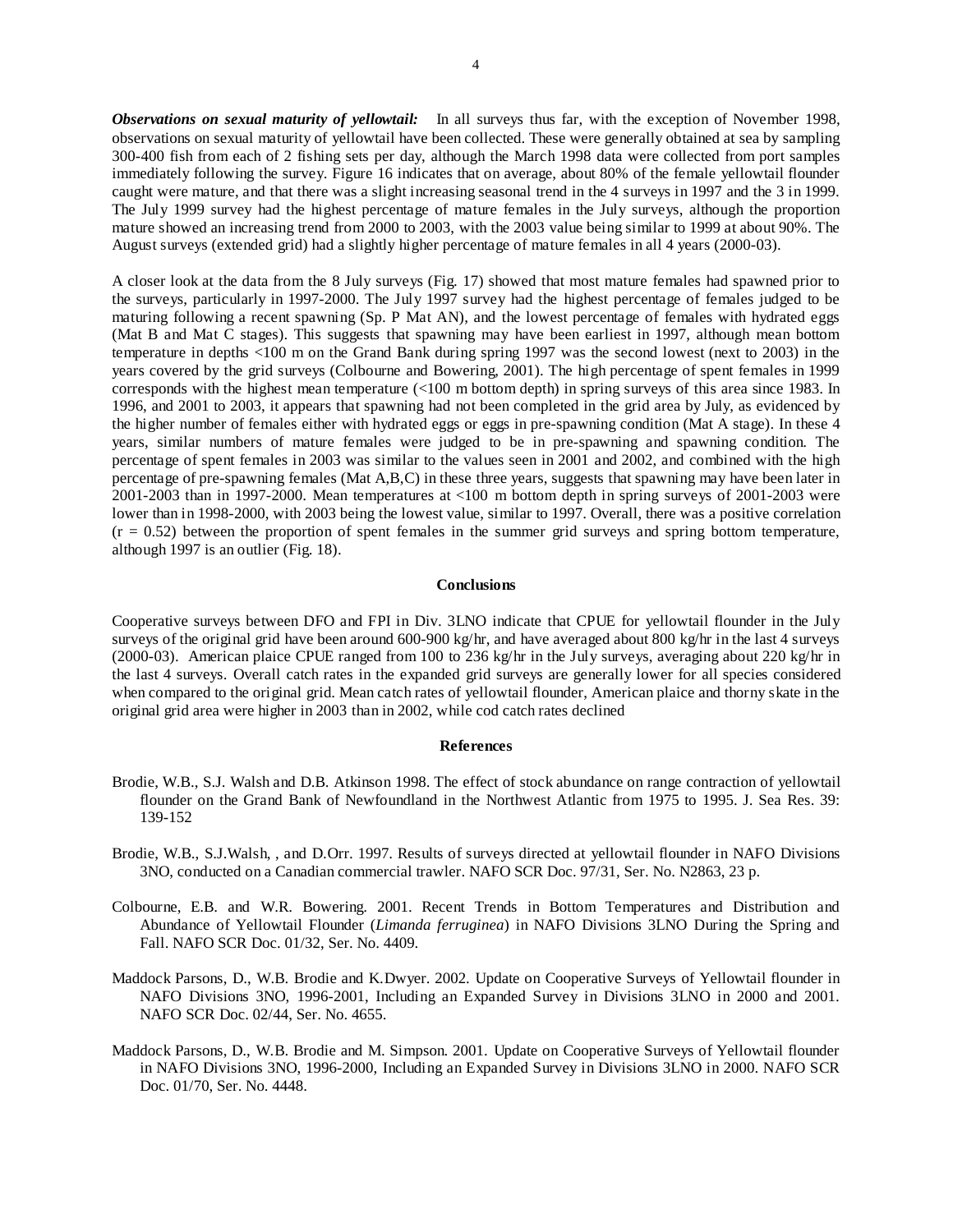- Maddock Parsons, D., W.B. Brodie, D. Power and S.J. Walsh. 2000. Update on Cooperative Surveys of Yellowtail Flounder in NAFO Divisions 3NO, 1996-1999. NAFO SCR Doc. 00/42, Ser. No. 4272.
- Walsh S. J., M.J. Veitch, M.J. Morgan W.R. Bowering and B. Brodie. 2000. Distribution and Abundance of Yellowtail Flounder (*Limanda ferruginea*) on the Grand Bank, NAFO Divisions 3LNO, as Derived from Annual Canadian Bottom Trawl Surveys. NAFO SCR Doc. 00/35, Ser. No. N4264.
- Walsh, S.J. and B.R. McCallum. 1999. The efficiency of the Engel 145 high lift otter trawl used in the DFO/FPI grid surveys for yellowtail flounder on the Grand Bank. NAFO SCR Doc 99/63, Ser. No. N4122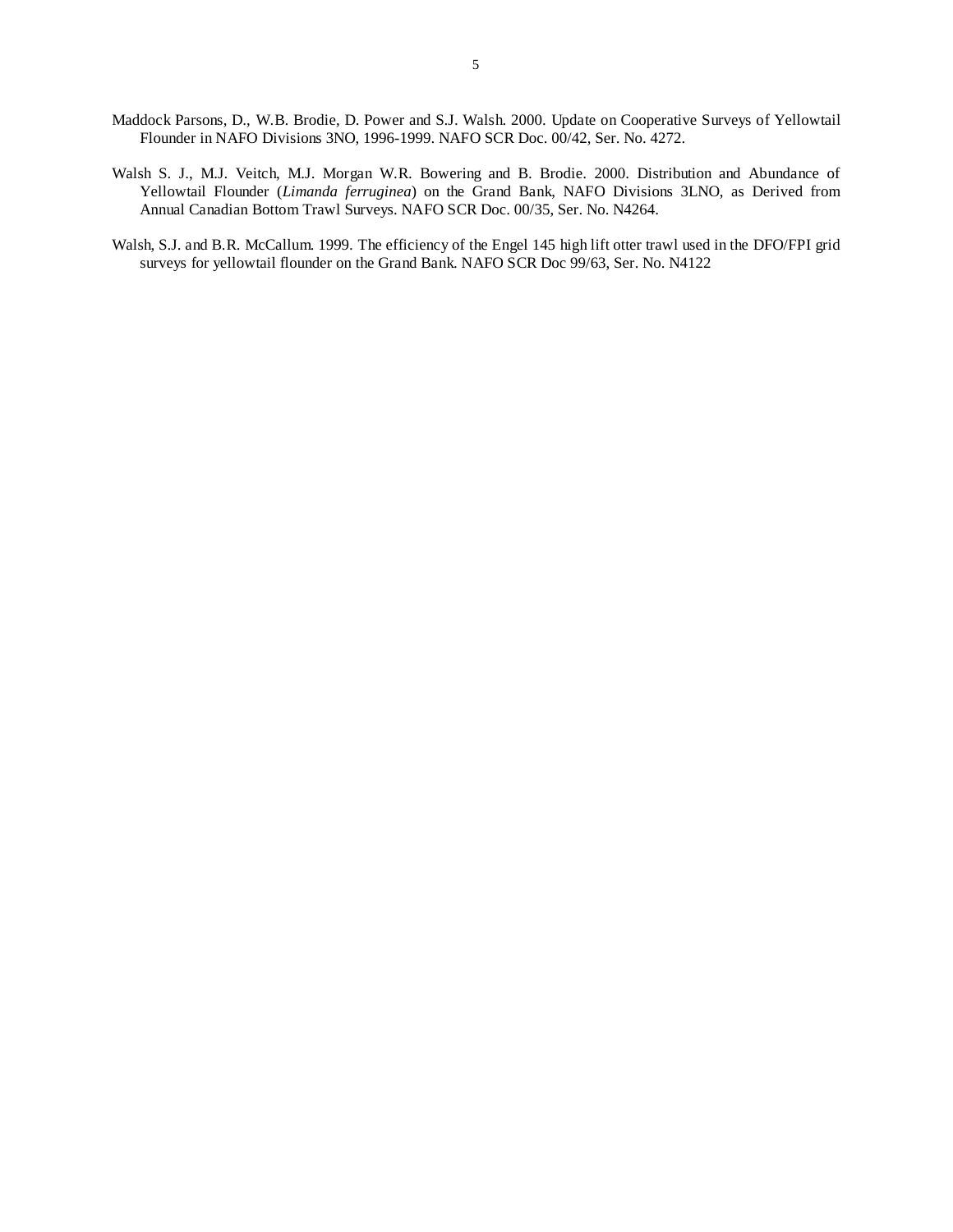# Table 1a. Catches (kg/hr) by species and trip from FPI/DFO cooperative grid surveys, original grid area.

| <b>Species</b>         | <b>Trip</b>        | Trip #                       | N        | Mean             | StdDev           | Max                | Min           |
|------------------------|--------------------|------------------------------|----------|------------------|------------------|--------------------|---------------|
| Yellowtail Flounder    | Jul96              | 1                            | 83       | 693.51           | 478.81           | 2503.57            | 34.00         |
|                        | Mar97              | 2                            | 68       | 123.99           | 605.47           | 4972.44            | 0.00          |
|                        | May/Jun97          | 3                            | 82       | 608.03           | 602.88           | 4607.00            | 24.50         |
|                        | Jul97              | 4                            | 85       | 666.41           | 478.62           | 3369.10            | 17.50         |
|                        | Nov97              | 5                            | 50       | 627.37           | 926.85           | 5931.00            | 3.50          |
|                        | Mar98              | 6                            | 84       | 74.99            | 91.65            | 427.74             | 0.00          |
|                        | May/Jun98          | 7                            | 73       | 653.62           | 504.02           | 2872.62            | 67.00         |
|                        | Jul98              | 8                            | 78       | 803.78           | 533.24           | 2678.27            | 0.00          |
|                        | Nov98<br>Mar99     | 9                            | 63       | 553.61           | 776.78           | 5726.06            | 1.00          |
|                        |                    | 10                           | 73       | 145.21           | 136.96           | 536.40             | 0.30<br>57.60 |
|                        | May/Jun99<br>Jul99 | 12<br>13                     | 80<br>64 | 506.49<br>583.61 | 400.74<br>341.74 | 2289.83<br>1488.97 | 8.00          |
|                        | Jul00              | 14                           | 65       | 802.74           | 521.12           | 3319.19            | 62.00         |
|                        | Jul01              | 16                           | 72       | 752.24           | 416.05           | 1979.66            | 6.36          |
|                        | Jul02              | 21                           | 78       | 835.31           | 421.28           | 2065.76            | 20.00         |
|                        | Jul03              | 23                           | 63       | 898.27           | 472.07           | 2702.15            | 12.50         |
|                        |                    |                              |          |                  |                  |                    |               |
| <b>American Plaice</b> | Jul96              | $\mathbf{1}$                 | 83       | 106.73           | 125.89           | 942.94             | 3.00          |
|                        | Mar97<br>May/Jun97 | $\overline{\mathbf{2}}$<br>3 | 68       | 20.44            | 44.23            | 234.50             | 0.00          |
|                        | Jul97              | 4                            | 82<br>85 | 168.57<br>180.92 | 133.70<br>265.55 | 759.80<br>1654.40  | 3.50<br>0.00  |
|                        | Nov97              | 5                            | 50       | 131.78           | 94.88            | 492.90             | 23.30         |
|                        | Mar98              | 6                            | 84       | 19.49            | 40.31            | 246.74             | 0.00          |
|                        | May/Jun98          | 7                            | 73       | 173.18           | 111.74           | 785.46             | 33.02         |
|                        | Jul98              | 8                            | 78       | 229.29           | 361.15           | 2197.82            | 12.72         |
|                        | Nov98              | 9                            | 63       | 136.74           | 106.51           | 471.60             | 13.78         |
|                        | Mar99              | 10                           | 73       | 17.53            | 47.55            | 330.00             | 0.00          |
|                        | May/Jun99          | 12                           | 80       | 176.22           | 158.31           | 890.08             | 21.20         |
|                        | Jul99              | 13                           | 64       | 151.72           | 175.80           | 975.20             | 8.48          |
|                        | Jul00              | 14                           | 65       | 219.43           | 203.19           | 1117.24            | 30.18         |
|                        | Jul01              | 16                           | 72       | 187.95           | 269.04           | 1534.35            | 22.79         |
|                        | Jul02              | 21                           | 78       | 224.90           | 388.24           | 3180.00            | 12.72         |
|                        | Jul03              | 23                           | 63       | 236.09           | 358.25           | 1895.81            | 22.26         |
| Cod                    | Jul96              | $\blacksquare$               | 83       | 105.64           | 282.99           | 2509.09            | 0.00          |
|                        | Mar97              | 2                            | 68       | 0.76             | 1.95             | 10.00              | 0.00          |
|                        | May/Jun97          | 3                            | 82       | 43.82            | 65.66            | 308.00             | 0.00          |
|                        | Jul97              | 4                            | 85       | 71.38            | 110.58           | 644.00             | 0.00          |
|                        | Nov97              | 5                            | 50       | 72.08            | 103.38           | 411.50             | 0.00          |
|                        | Mar98              | 6                            | 84       | 3.09             | 10.46<br>95.07   | 55.00              | 0.00          |
|                        | May/Jun98<br>Jul98 | 7<br>8                       | 73<br>78 | 55.47<br>106.47  | 248.92           | 400.00<br>1273.80  | 0.00<br>0.00  |
|                        | Nov98              | 9                            | 63       | 41.18            | 121.01           | 917.70             | 0.00          |
|                        | Mar99              | 10                           | 73       | 1.94             | 10.24            | 86.00              | 0.00          |
|                        | May/Jun99          | 12                           | 80       | 70.91            | 139.40           | 1005.87            | 0.00          |
|                        | Jul99              | 13                           | 64       | 192.85           | 773.21           | 6067.20            | 0.00          |
|                        | Jul00              | 14                           | 65       | 69.71            | 126.80           | 877.80             | 0.00          |
|                        | Jul01              | 16                           | 72       | 74.28            | 109.88           | 739.20             | 0.00          |
|                        | Jul02              | 21                           | 78       | 76.52            | 144.17           | 849.60             | 0.00          |
|                        | Jul03              | 23                           | 63       | 39.36            | 58.33            | 349.20             | 0.00          |
| T. Skate               | <b>Jul96</b>       | $\blacksquare$               | 83       | 62.48            | 74.05            | 435.50             | 0.00          |
|                        | Mar97              | 2                            | 68       | 28.00            | 50.74            | 281.00             | 0.00          |
|                        | May/Jun97          | 3                            | 82       | 33.61            | 36.77            | 135.00             | 0.00          |
|                        | Jul97              |                              | 85       | 96.99            | 174.70           | 922.50             | 0.00          |
|                        | Nov97              | 5                            | 50       | 166.27           | 239.29           | 1216.00            | 0.00          |
|                        | Mar98              | 6                            | 84       | 43.48            | 88.55            | 502.74             | 0.00          |
|                        | May/Jun98          | 7                            | 73       | 25.04            | 60.55            | 450.00             | 0.00          |
|                        | Jul98<br>Nov98     | 8<br>9                       | 78<br>63 | 113.97           | 160.28           | 975.00             | 0.00          |
|                        | Mar99              | 10                           | 73       | 102.82<br>45.28  | 108.36<br>106.55 | 440.00<br>595.00   | 0.00<br>0.00  |
|                        | May/Jun99          | 12                           | 80       | 54.10            | 47.81            | 258.67             | 5.40          |
|                        | Jul99              | 13                           | 64       | 72.27            | 68.38            | 429.00             | 0.00          |
|                        | Jul00              | 14                           | 65       | 114.68           | 142.23           | 743.75             | 3.00          |
|                        | Jul01              | 16                           | 72       | 70.43            | 74.85            | 318.00             | 0.00          |
|                        | Jul02              | 21                           | 78       | 70.70            | 83.90            | 424.80             | 2.00          |
|                        | Jul03              | 23                           | 63       | 82.76            | 131.15           | 1011.50            | 2.00          |

#### Table 1b. Catches (kg/hr) by species and trip from FPI/DFO cooperative grid surveys, expanded grid area.

| <b>Species</b>             | Trip  | Trip# | N  | Mean   | <b>StdDev</b> | Max     | Min   |
|----------------------------|-------|-------|----|--------|---------------|---------|-------|
| <b>Yellowtail Flounder</b> | Aug00 | 15    | 83 | 419.32 | 346.50        | 1519.49 | 10.00 |
|                            | Aug01 | 17    | 80 | 451.42 | 374.19        | 1704.48 | 14.50 |
|                            | Aug02 | 22    | 89 | 506.04 | 417.49        | 2536.59 | 11.00 |
|                            | Aug03 | 24    | 92 | 532.91 | 385.47        | 1898.40 | 17.00 |
| <b>American Plaice</b>     | Aug00 | 15    | 83 | 132.05 | 173.57        | 934.51  | 6.00  |
|                            | Aug01 | 17    | 80 | 129.90 | 205.68        | 1159.46 | 5.30  |
|                            | Aug02 | 22    | 89 | 125.68 | 160.01        | 1040.42 | 2.65  |
|                            | Aug03 | 24    | 92 | 94.33  | 91.94         | 462.91  | 7.42  |
| Cod                        | Aug00 | 15    | 83 | 51.96  | 58.05         | 340.80  | 0.00  |
|                            | Aug01 | 17    | 80 | 88.30  | 199.69        | 1674.40 | 0.00  |
|                            | Aug02 | 22    | 89 | 74.02  | 102.34        | 714.00  | 0.00  |
|                            | Aug03 | 24    | 92 | 58.04  | 81.44         | 437.40  | 0.00  |
| T. Skate                   | Aug00 | 15    | 83 | 12.47  | 30.64         | 227.50  | 0.00  |
|                            | Aug01 | 17    | 80 | 14.51  | 37.39         | 224.00  | 0.00  |
|                            | Aug02 | 22    | 89 | 17.27  | 26.26         | 146.00  | 0.00  |
|                            | Aug03 | 24    | 92 | 8.92   | 18.11         | 96.00   | 0.00  |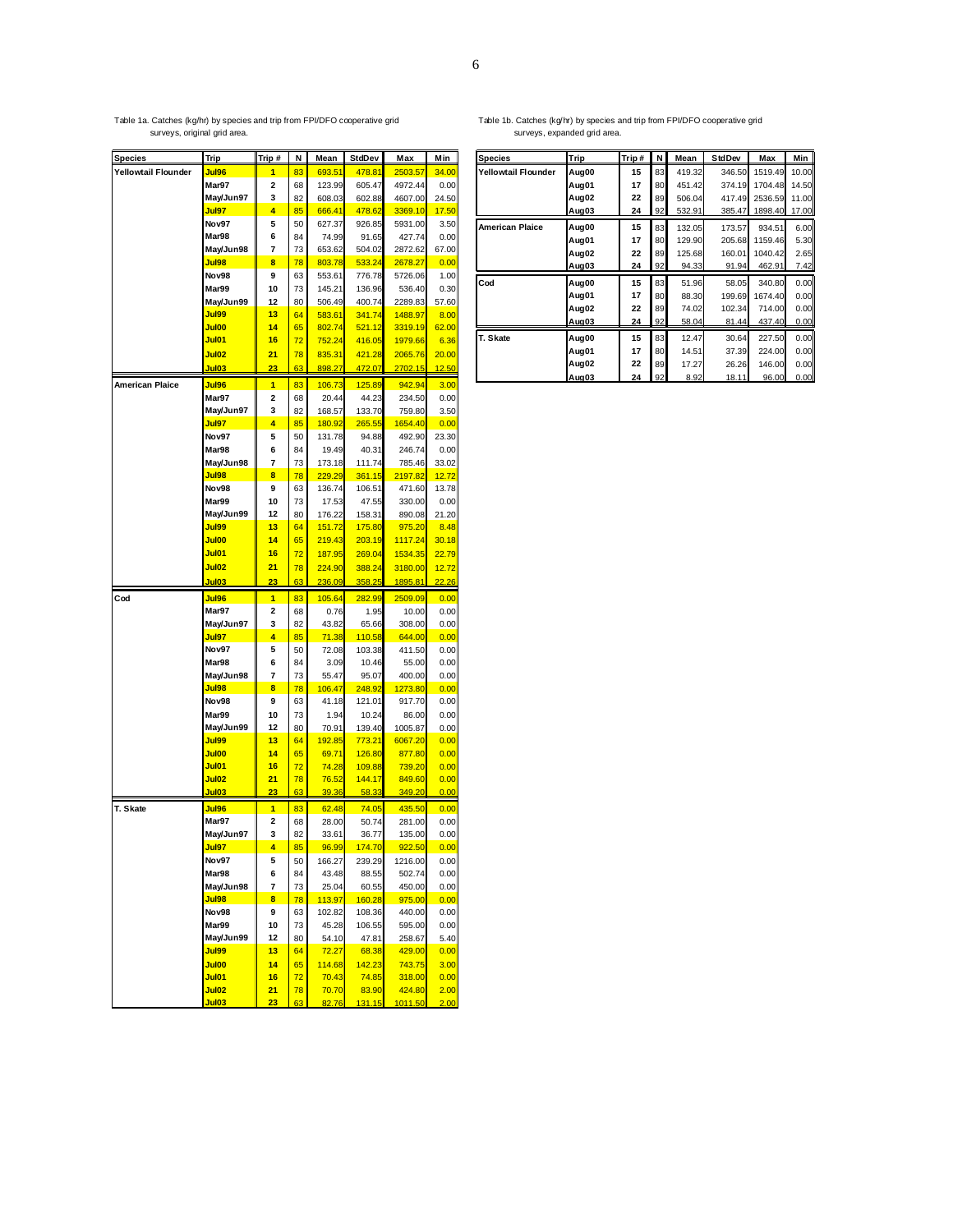### Table 2a. Ratio of American plaice to yellowtail flounder catch, by block, from common blocks fished in sixteen surveys of the original grid area.

| <b>Block</b>    | Jul96 | Mar97 |      |      | May97 Jul97 Nov97 Mar98 |      | May/<br>Jun98 | Jul98 | Nov98 Mar99 |       | May/<br>Jun99 | Jul99 | Jul00 | Jul01 | Jul02 | Jul03 | Ratio<br>Mean |
|-----------------|-------|-------|------|------|-------------------------|------|---------------|-------|-------------|-------|---------------|-------|-------|-------|-------|-------|---------------|
| G04             | 0.04  | 0.04  | 0.14 | 0.07 | 0.08                    | 0.05 | 0.18          | 0.05  | 0.03        | 0.16  | 0.12          | 0.02  | 0.04  | 0.05  | 0.05  | 0.05  | 0.07          |
| F <sub>05</sub> | 0.01  | 0.34  | 0.05 | 0.02 | 0.02                    | 0.26 | 0.03          | 0.01  | 0.06        | 0.07  | 0.12          | 0.15  | 0.08  | 0.06  | 0.01  | 0.03  | 0.08          |
| G03             | 0.14  | 0.22  | 0.28 | 0.08 | 0.83                    | 0.03 | 0.20          | 0.05  | 0.11        | 0.03  | 0.32          | 0.02  | 0.11  | 0.11  | 0.09  | 0.05  | 0.17          |
| A01             | 0.18  | 0.50  | 0.44 | 0.11 | 0.09                    | 0.02 | 0.36          | 0.10  | 0.25        | 0.02  | 0.06          | 0.14  | 0.17  | 0.20  | 0.28  | 0.13  | 0.19          |
| A05             | 0.08  | 0.10  | 0.38 | 0.21 | 0.32                    | 0.12 | 0.39          | 0.36  | 0.32        | 0.01  | 0.49          | 0.14  | 0.12  | 0.07  | 0.13  | 0.10  | 0.22          |
| A03             | 0.08  | 0.33  | 0.91 | 0.06 | 0.65                    | 0.33 | 0.45          | 0.26  | 0.38        | 0.00  | 0.38          | 0.11  | 0.05  | 0.19  | 0.24  | 0.21  | 0.29          |
| G07             | 0.11  | 0.11  | 0.29 | 0.12 | 0.13                    | 0.06 | 0.21          | 0.37  | 0.12        | 0.04  | 0.48          | 0.45  | 1.57  | 0.28  | 0.27  | 0.10  | 0.31          |
| B02             | 0.14  |       | 0.39 | 0.33 | 1.15                    |      | 0.51          | 0.20  | 1.28        | 0.24  | 0.43          | 0.45  | 0.32  | 0.19  | 0.14  | 0.26  | 0.44          |
| C <sub>10</sub> | 0.20  | 0.97  | 0.51 | 0.34 | 6.52                    | 0.28 | 0.27          | 0.61  | 3.57        | 0.38  | 0.28          | 0.16  | 0.19  | 0.15  | 0.58  | 0.40  | 1.00          |
| B09             | 1.65  | 1.25  | 3.66 | 0.56 | 19.57                   | 4.18 | 0.36          | 7.70  | 28.15       | 11.17 | .47           | 2.73  | 0.34  | 0.49  | 1.28  | 0.47  | 5.64          |

Table 2b. Blocks from the expanded grid surveys, August 2000 to 2003, in which the ratio of plaice to yellowtail catch was under 5 percent.

| Trip  | <b>Block</b> | Yellowtail<br>(kg/hr) | American<br>Plaice (kg/hr) | Cod<br>(kg/hr) | <b>Thorny Skate</b><br>(kg/hr) | Ratio<br>(Plaice/Ytail) |
|-------|--------------|-----------------------|----------------------------|----------------|--------------------------------|-------------------------|
| Aug00 | 151          | 305.04                | 9.54                       | 55.20          | 34.00                          | 0.03                    |
| Aug00 | 505          | 688.37                | 28.62                      | 16.80          | 0.00                           | 0.04                    |
| Aug00 | 604          | 659.21                | 26.50                      | 13.80          | 9.00                           | 0.04                    |
| Aug01 | 162          | 196.98                | 5.30                       | 410.40         | 224.00                         | 0.03                    |
| Aug02 | 151          | 538.94                | 10.6                       | 273.60         | 35.00                          | 0.02                    |
| Aug02 | 601          | 64.00                 | 2.65                       | 52.80          | 0.00                           | 0.04                    |
| Aug03 | 506          | 760.52                | 32.38                      | 51.23          | 1.15                           | 0.04                    |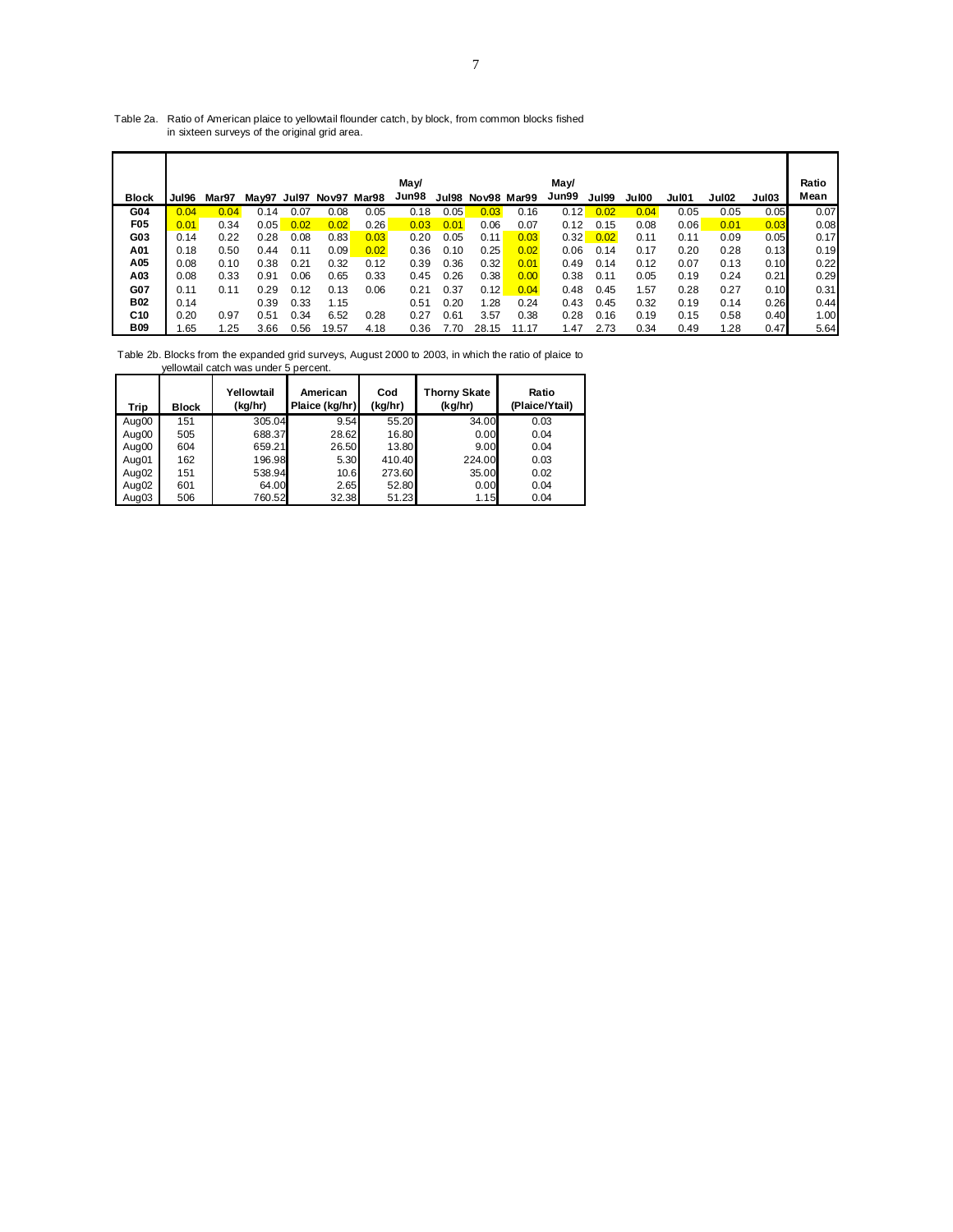|                 |         |         |         | Yellowtail |         |         |         |         |         |
|-----------------|---------|---------|---------|------------|---------|---------|---------|---------|---------|
| <b>Block</b>    | 96      | 97      | 98      | 99         | 00      | 01      | 02      | 03      | Mean    |
| A01             | 1315.86 | 997.64  | 2236.80 | 1488.97    | 1132.44 | 1979.66 | 934.82  | 1237.90 | 1415.51 |
| A03             | 1086.85 | 690.78  | 835.10  | 520.21     | 3319.19 | 797.39  | 711.33  | 606.18  | 1070.88 |
| A05             | 1410.51 | 167.00  | 418.65  | 720.18     | 398.90  | 403.37  | 899.73  | 474.50  | 611.61  |
| A07             | 576.73  | 845.50  | 572.27  | 516.58     | 438.24  | 779.90  | 907.66  | 1380.76 | 752.21  |
| A08             | 325.95  | 637.30  | 270.55  | 554.12     | 301.90  | 651.60  | 681.18  | 636.91  | 507.44  |
| <b>B02</b>      | 321.00  | 482.30  | 379.29  | 124.50     | 165.74  | 163.06  | 295.56  | 208.88  | 267.54  |
| <b>B04</b>      | 492.90  | 90.00   | 219.58  | 178.76     | 384.38  | 304.06  | 630.75  | 496.80  | 349.65  |
| <b>B06</b>      | 756.00  | 612.00  | 666.10  | 665.60     | 489.45  | 1074.30 | 1289.32 | 979.64  | 816.55  |
| <b>B08</b>      | 642.20  | 857.00  | 506.90  | 649.10     | 340.29  | 563.70  | 740.67  | 736.29  | 629.52  |
| <b>B09</b>      | 254.20  | 582.34  | 26.00   | 101.00     | 486.75  | 302.58  | 141.00  | 334.29  | 278.52  |
| <b>B10</b>      | 146.50  | 17.50   | 0.00    | 8.00       | 62.00   | 34.45   | 63.00   | 239.90  | 71.42   |
| C <sub>05</sub> | 942.59  | 606.50  | 542.12  | 333.26     | 914.32  | 594.98  | 943.72  | 1913.04 | 848.82  |
| C <sub>07</sub> | 526.79  | 1240.50 | 2383.01 | 747.90     | 928.84  | 620.79  | 646.76  | 1264.76 | 1044.92 |
| C08             | 115.38  | 720.50  | 333.14  | 1438.47    | 174.90  | 337.20  | 368.36  | 1247.40 | 591.92  |
| C10             | 1430.89 | 1014.13 | 503.63  | 528.18     | 722.29  | 556.38  | 503.86  | 1062.78 | 790.27  |
| D04             | 668.14  | 567.38  | 593.45  | 465.55     | 632.81  | 1328.60 | 923.26  | 812.36  | 748.94  |
| D <sub>05</sub> | 739.76  | 635.75  | 928.76  | 624.04     | 796.84  | 760.83  | 1094.13 | 705.60  | 785.71  |
| D08             | 471.87  | 481.50  | 698.63  | 752.12     | 586.63  | 1083.22 | 888.16  | 1394.13 | 794.53  |
| D <sub>09</sub> | 684.76  | 513.20  | 903.64  | 682.98     | 965.14  | 1360.21 | 1136.24 | 1165.38 | 926.44  |
| E01             | 713.85  | 3369.10 | 2678.27 | 710.46     | 851.43  | 751.58  | 666.08  | 1010.35 | 1343.89 |
| E10             | 557.09  | 483.38  | 694.02  | 632.36     | 805.87  | 1096.10 | 1063.59 | 1308.05 | 830.06  |
| F <sub>02</sub> | 1037.00 | 653.25  | 858.87  | 671.33     | 607.61  | 1275.68 | 744.62  | 1475.20 | 915.45  |
| F04             | 1032.34 | 704.00  | 1869.00 | 529.45     | 1471.18 | 1606.27 | 1875.01 | 1031.36 | 1264.83 |
| F05             | 1818.10 | 1396.97 | 2284.75 | 170.50     | 959.57  | 959.32  | 1906.62 | 1938.94 | 1429.35 |
| F06             | 955.94  | 728.30  | 1385.96 | 1087.21    | 1478.99 | 886.68  | 2065.76 | 2702.15 | 1411.37 |
| F08             | 1755.34 | 639.19  | 1469.34 | 830.30     | 1401.36 | 1063.85 | 1689.75 | 1034.75 | 1235.49 |
| F <sub>09</sub> | 836.83  | 354.25  | 704.09  | 913.36     | 1095.84 | 675.05  | 910.60  | 1145.15 | 829.40  |
| G01             | 664.77  | 538.50  | 301.76  | 296.04     | 453.21  | 373.86  | 433.74  | 558.36  | 452.53  |
| G03             | 344.68  | 518.50  | 1039.25 | 667.28     | 642.23  | 742.41  | 462.76  | 573.10  | 623.78  |
| G04             | 868.66  | 451.13  | 899.02  | 538.87     | 1096.56 | 837.70  | 1098.37 | 1106.36 | 862.08  |
| G07             | 721.72  | 711.25  | 1042.11 | 589.41     | 246.13  | 655.72  | 887.16  | 882.10  | 716.95  |
| H <sub>02</sub> | 600.77  | 977.44  | 1198.47 | 853.26     | 1417.99 | 944.28  | 761.41  | 1052.88 | 975.81  |
| H <sub>09</sub> | 485.07  | 269.74  | 463.14  | 344.20     | 888.43  | 569.87  | 762.55  | 577.05  | 545.01  |
| 101             | 278.50  | 483.15  | 824.50  | 807.22     | 488.63  | 391.93  | 515.95  | 485.74  | 534.45  |
| 103             | 441.88  | 857.50  | 567.89  | 163.00     | 870.36  | 496.83  | 855.15  | 764.60  | 627.15  |
| <b>JO8</b>      | 507.58  | 439.67  | 477.88  | 196.20     | 296.26  | 484.86  | 442.50  | 588.04  | 429.12  |
| Mean            | 736.92  | 703.73  | 882.67  | 586.11     | 786.46  | 764.12  | 859.48  | 975.88  |         |

Table 3. Catches of yellowtail (kg/hr) in the common blocks fished in July surveys (original grid).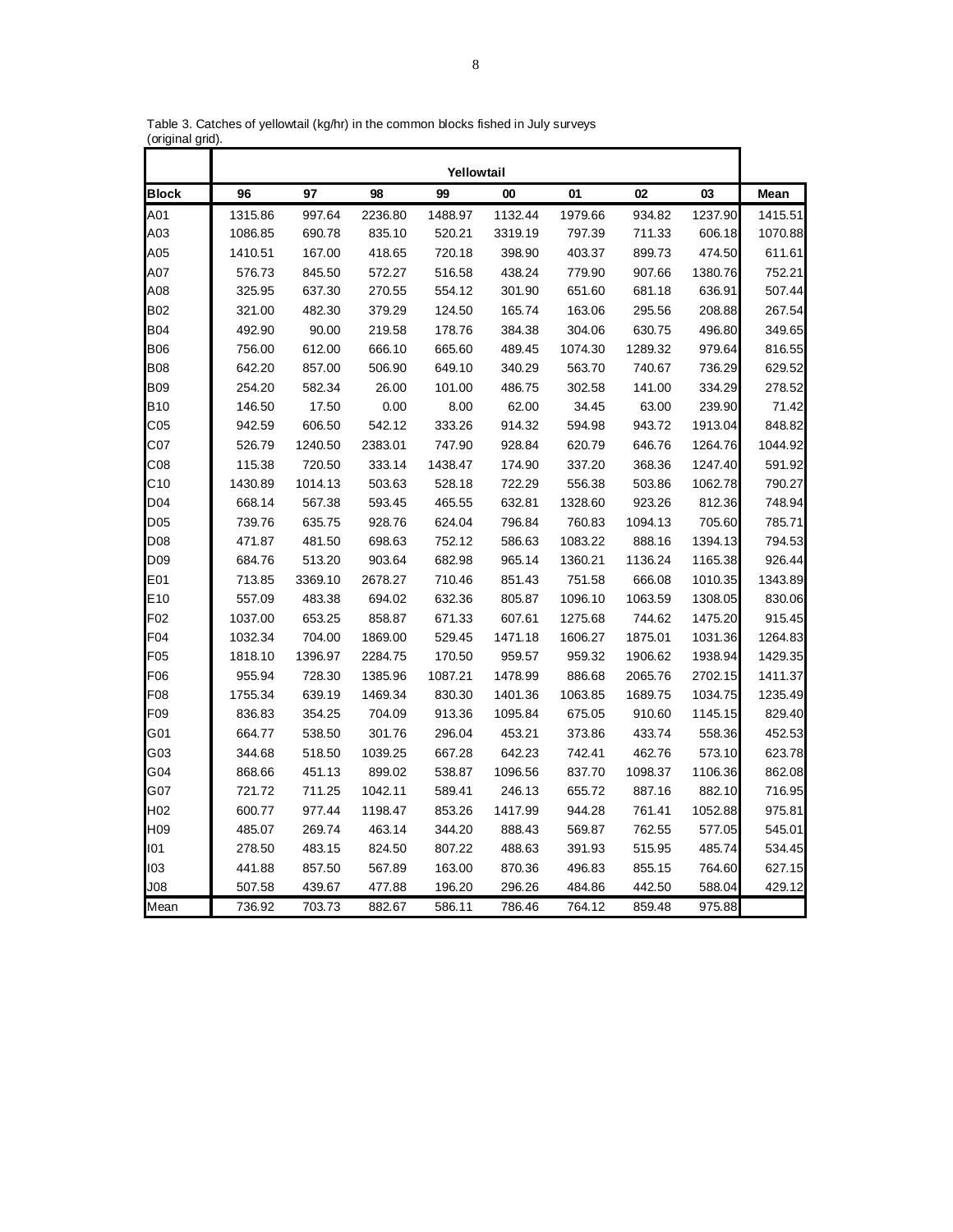|                 |        |         |         | <b>American Plaice</b> |         |         |         |         |         |
|-----------------|--------|---------|---------|------------------------|---------|---------|---------|---------|---------|
| <b>Block</b>    | 96     | 97      | 98      | 99                     | 00      | 01      | 02      | 03      | Mean    |
| A01             | 232.80 | 114.27  | 218.90  | 204.56                 | 187.90  | 388.49  | 261.50  | 162.79  | 221.40  |
| A03             | 84.50  | 40.95   | 213.38  | 56.53                  | 176.89  | 149.46  | 168.54  | 126.08  | 127.04  |
| A05             | 110.00 | 35.00   | 152.64  | 104.41                 | 47.70   | 26.50   | 119.78  | 45.46   | 80.19   |
| A07             | 29.50  | 220.50  | 76.32   | 27.32                  | 63.60   | 29.68   | 68.90   | 50.04   | 70.73   |
| A08             | 220.50 | 111.10  | 100.70  | 138.48                 | 142.60  | 49.70   | 90.60   | 163.50  | 127.15  |
| <b>B02</b>      | 45.00  | 158.70  | 77.23   | 56.00                  | 53.00   | 30.74   | 42.40   | 55.12   | 64.77   |
| <b>B04</b>      | 111.50 | 15.50   | 42.40   | 12.72                  | 30.18   | 26.50   | 24.38   | 22.26   | 35.68   |
| <b>B06</b>      | 34.00  | 37.03   | 56.71   | 68.04                  | 72.08   | 97.52   | 93.50   | 59.80   | 64.84   |
| <b>B08</b>      | 158.00 | 173.90  | 47.70   | 120.58                 | 225.12  | 137.20  | 84.80   | 163.05  | 138.79  |
| <b>B09</b>      | 420.23 | 326.93  | 200.10  | 276.16                 | 166.10  | 149.10  | 180.00  | 155.82  | 234.31  |
| <b>B10</b>      | 270.00 | 146.75  | 253.49  | 140.50                 | 209.27  | 116.60  | 237.14  | 241.28  | 201.88  |
| C <sub>05</sub> | 47.00  | 88.64   | 120.84  | 50.46                  | 110.72  | 73.14   | 110.40  | 901.26  | 187.81  |
| C07             | 151.00 | 231.20  | 431.42  | 73.60                  | 110.74  | 113.42  | 136.30  | 251.84  | 187.44  |
| C <sub>08</sub> | 53.08  | 88.05   | 179.62  | 714.75                 | 403.78  | 148.86  | 142.06  | 258.45  | 248.58  |
| C10             | 293.00 | 349.50  | 309.68  | 85.10                  | 138.07  | 81.84   | 292.76  | 428.57  | 247.32  |
| D04             | 41.00  | 66.50   | 49.82   | 21.52                  | 48.58   | 71.55   | 34.80   | 71.60   | 50.67   |
| D <sub>05</sub> | 10.00  | 149.00  | 222.60  | 39.01                  | 74.67   | 47.17   | 92.22   | 105.46  | 92.52   |
| D <sub>08</sub> | 124.00 | 96.00   | 389.90  | 385.90                 | 496.72  | 218.56  | 169.60  | 159.00  | 254.96  |
| D <sub>09</sub> | 163.50 | 232.78  | 330.46  | 190.37                 | 479.48  | 272.14  | 232.14  | 275.57  | 272.06  |
| E01             | 80.00  | 130.40  | 120.66  | 15.90                  | 208.14  | 87.98   | 58.30   | 39.57   | 92.62   |
| E10             | 147.50 | 265.25  | 189.21  | 263.73                 | 352.92  | 306.09  | 248.64  | 247.96  | 252.66  |
| F <sub>02</sub> | 47.50  | 35.63   | 34.98   | 47.40                  | 75.79   | 118.19  | 45.58   | 60.12   | 58.15   |
| F04             | 8.00   | 38.09   | 33.92   | 8.48                   | 36.57   | 42.40   | 40.81   | 22.26   | 28.82   |
| F <sub>05</sub> | 20.00  | 22.25   | 15.90   | 26.00                  | 74.61   | 54.06   | 12.72   | 64.66   | 36.28   |
| F06             | 23.00  | 0.00    | 56.18   | 55.12                  | 95.84   | 83.74   | 73.96   | 133.56  | 65.18   |
| F08             | 91.00  | 73.92   | 326.75  | 171.92                 | 424.94  | 146.28  | 149.34  | 87.26   | 183.93  |
| F <sub>09</sub> | 67.50  | 85.12   | 302.10  | 311.11                 | 438.84  | 158.26  | 123.78  | 125.24  | 201.49  |
| G01             | 42.00  | 49.90   | 72.08   | 31.80                  | 81.62   | 28.62   | 34.98   | 54.59   | 49.45   |
| G03             | 47.50  | 39.15   | 54.06   | 15.90                  | 70.78   | 80.56   | 41.34   | 29.68   | 47.37   |
| G04             | 39.00  | 30.57   | 44.52   | 8.48                   | 41.87   | 42.40   | 51.94   | 58.30   | 39.64   |
| G07             | 80.00  | 86.80   | 382.66  | 265.27                 | 386.47  | 184.97  | 242.09  | 90.10   | 214.80  |
| H <sub>02</sub> | 67.00  | 92.81   | 80.56   | 122.96                 | 367.56  | 237.44  | 258.38  | 139.80  | 170.81  |
| H <sub>09</sub> | 74.50  | 280.35  | 411.81  | 171.72                 | 1117.24 | 631.58  | 624.43  | 1669.22 | 622.61  |
| 101             | 86.50  | 214.60  | 114.48  | 57.71                  | 121.90  | 142.04  | 168.54  | 129.79  | 129.45  |
| 103             | 81.00  | 274.38  | 216.24  | 9.00                   | 79.50   | 106.53  | 193.98  | 106.00  | 133.33  |
| $_{\rm J08}$    | 387.00 | 1654.40 | 2197.82 | 975.20                 | 403.86  | 1534.35 | 3180.00 | 1895.81 | 1528.56 |
| Mean            | 110.77 | 168.22  | 225.77  | 147.88                 | 211.55  | 172.60  | 225.85  | 240.30  |         |

Table 4. Catches of plaice (kg/hr) in the common blocks fished in July surveys (original grid).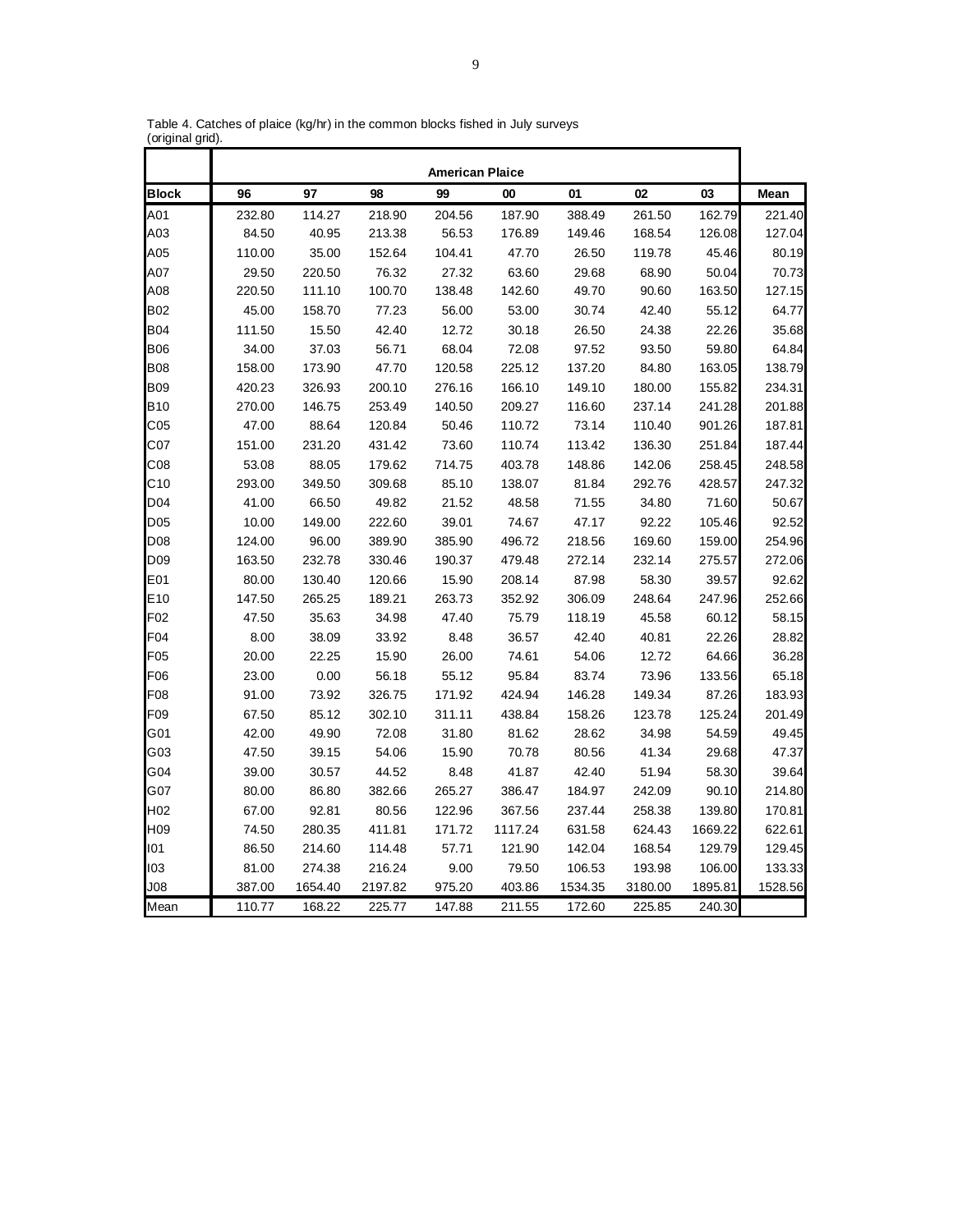|                 |      |      |      |       | Ratio American plaice/yellowtail |      |      |      |             | <b>Total</b>              |
|-----------------|------|------|------|-------|----------------------------------|------|------|------|-------------|---------------------------|
| <b>Block</b>    | 96   | 97   | 98   | 99    | 00                               | 01   | 02   | 03   | <b>MEAN</b> | <b>Plaice/Total Ytail</b> |
| F04             | 0.01 | 0.05 | 0.02 | 0.02  | 0.02                             | 0.03 | 0.02 | 0.02 | 0.02        | 0.02                      |
| F06             | 0.02 | 0.00 | 0.04 | 0.05  | 0.06                             | 0.09 | 0.04 | 0.05 | 0.04        | 0.05                      |
| F05             | 0.01 | 0.02 | 0.01 | 0.15  | 0.08                             | 0.06 | 0.01 | 0.03 | 0.05        | 0.03                      |
| G04             | 0.04 | 0.07 | 0.05 | 0.02  | 0.04                             | 0.05 | 0.05 | 0.05 | 0.05        | 0.05                      |
| F <sub>02</sub> | 0.05 | 0.05 | 0.04 | 0.07  | 0.12                             | 0.09 | 0.06 | 0.04 | 0.07        | 0.06                      |
| D <sub>04</sub> | 0.06 | 0.12 | 0.08 | 0.05  | 0.08                             | 0.05 | 0.04 | 0.09 | 0.07        | 0.07                      |
| G03             | 0.14 | 0.08 | 0.05 | 0.02  | 0.11                             | 0.11 | 0.09 | 0.05 | 0.08        | 0.08                      |
| <b>B06</b>      | 0.04 | 0.06 | 0.09 | 0.10  | 0.15                             | 0.09 | 0.07 | 0.06 | 0.08        | 0.08                      |
| E01             | 0.11 | 0.04 | 0.05 | 0.02  | 0.24                             | 0.12 | 0.09 | 0.04 | 0.09        | 0.07                      |
| A07             | 0.05 | 0.26 | 0.13 | 0.05  | 0.15                             | 0.04 | 0.08 | 0.04 | 0.10        | 0.09                      |
| <b>B04</b>      | 0.23 | 0.17 | 0.19 | 0.07  | 0.08                             | 0.09 | 0.04 | 0.04 | 0.11        | 0.10                      |
| G01             | 0.06 | 0.09 | 0.24 | 0.11  | 0.18                             | 0.08 | 0.08 | 0.10 | 0.12        | 0.11                      |
| D <sub>05</sub> | 0.01 | 0.23 | 0.24 | 0.06  | 0.09                             | 0.06 | 0.08 | 0.15 | 0.12        | 0.12                      |
| A03             | 0.08 | 0.06 | 0.26 | 0.11  | 0.05                             | 0.19 | 0.24 | 0.21 | 0.15        | 0.12                      |
| F08             | 0.05 | 0.12 | 0.22 | 0.21  | 0.30                             | 0.14 | 0.09 | 0.08 | 0.15        | 0.15                      |
| A05             | 0.08 | 0.21 | 0.36 | 0.14  | 0.12                             | 0.07 | 0.13 | 0.10 | 0.15        | 0.13                      |
| A01             | 0.18 | 0.11 | 0.10 | 0.14  | 0.17                             | 0.20 | 0.28 | 0.13 | 0.16        | 0.16                      |
| H <sub>02</sub> | 0.11 | 0.09 | 0.07 | 0.14  | 0.26                             | 0.25 | 0.34 | 0.13 | 0.18        | 0.18                      |
| C05             | 0.05 | 0.15 | 0.22 | 0.15  | 0.12                             | 0.12 | 0.12 | 0.47 | 0.18        | 0.22                      |
| C07             | 0.29 | 0.19 | 0.18 | 0.10  | 0.12                             | 0.18 | 0.21 | 0.20 | 0.18        | 0.18                      |
| 103             | 0.18 | 0.32 | 0.38 | 0.06  | 0.09                             | 0.21 | 0.23 | 0.14 | 0.20        | 0.21                      |
| <b>B08</b>      | 0.25 | 0.20 | 0.09 | 0.19  | 0.66                             | 0.24 | 0.11 | 0.22 | 0.25        | 0.22                      |
| F <sub>09</sub> | 0.08 | 0.24 | 0.43 | 0.34  | 0.40                             | 0.23 | 0.14 | 0.11 | 0.25        | 0.24                      |
| <b>B02</b>      | 0.14 | 0.33 | 0.20 | 0.45  | 0.32                             | 0.19 | 0.14 | 0.26 | 0.25        | 0.24                      |
| 101             | 0.31 | 0.44 | 0.14 | 0.07  | 0.25                             | 0.36 | 0.33 | 0.27 | 0.27        | 0.24                      |
| A08             | 0.68 | 0.17 | 0.37 | 0.25  | 0.47                             | 0.08 | 0.13 | 0.26 | 0.30        | 0.25                      |
| D <sub>09</sub> | 0.24 | 0.45 | 0.37 | 0.28  | 0.50                             | 0.20 | 0.20 | 0.24 | 0.31        | 0.29                      |
| E <sub>10</sub> | 0.26 | 0.55 | 0.27 | 0.42  | 0.44                             | 0.28 | 0.23 | 0.19 | 0.33        | 0.30                      |
| C10             | 0.20 | 0.34 | 0.61 | 0.16  | 0.19                             | 0.15 | 0.58 | 0.40 | 0.33        | 0.31                      |
| D <sub>08</sub> | 0.26 | 0.20 | 0.56 | 0.51  | 0.85                             | 0.20 | 0.19 | 0.11 | 0.36        | 0.32                      |
| G07             | 0.11 | 0.12 | 0.37 | 0.45  | 1.57                             | 0.28 | 0.27 | 0.10 | 0.41        | 0.30                      |
| C <sub>08</sub> | 0.46 | 0.12 | 0.54 | 0.50  | 2.31                             | 0.44 | 0.39 | 0.21 | 0.62        | 0.42                      |
| H <sub>09</sub> | 0.15 | 1.04 | 0.89 | 0.50  | 1.26                             | 1.11 | 0.82 | 2.89 | 1.08        | 1.14                      |
| <b>B09</b>      | 1.65 | 0.56 | 7.70 | 2.73  | 0.34                             | 0.49 | 1.28 | 0.47 | 1.90        | 0.84                      |
| J <sub>08</sub> | 0.76 | 3.76 | 4.60 | 4.97  | 1.36                             | 3.16 | 7.19 | 3.22 | 3.63        | 3.56                      |
| <b>B10</b>      | 1.84 | 8.39 |      | 17.56 | 3.38                             | 3.38 | 3.76 | 1.01 | 5.62        | 2.83                      |

Table 5. Ratio of American plaice to yellowtail flounder catch from common blocks fished in July surveys (original grid).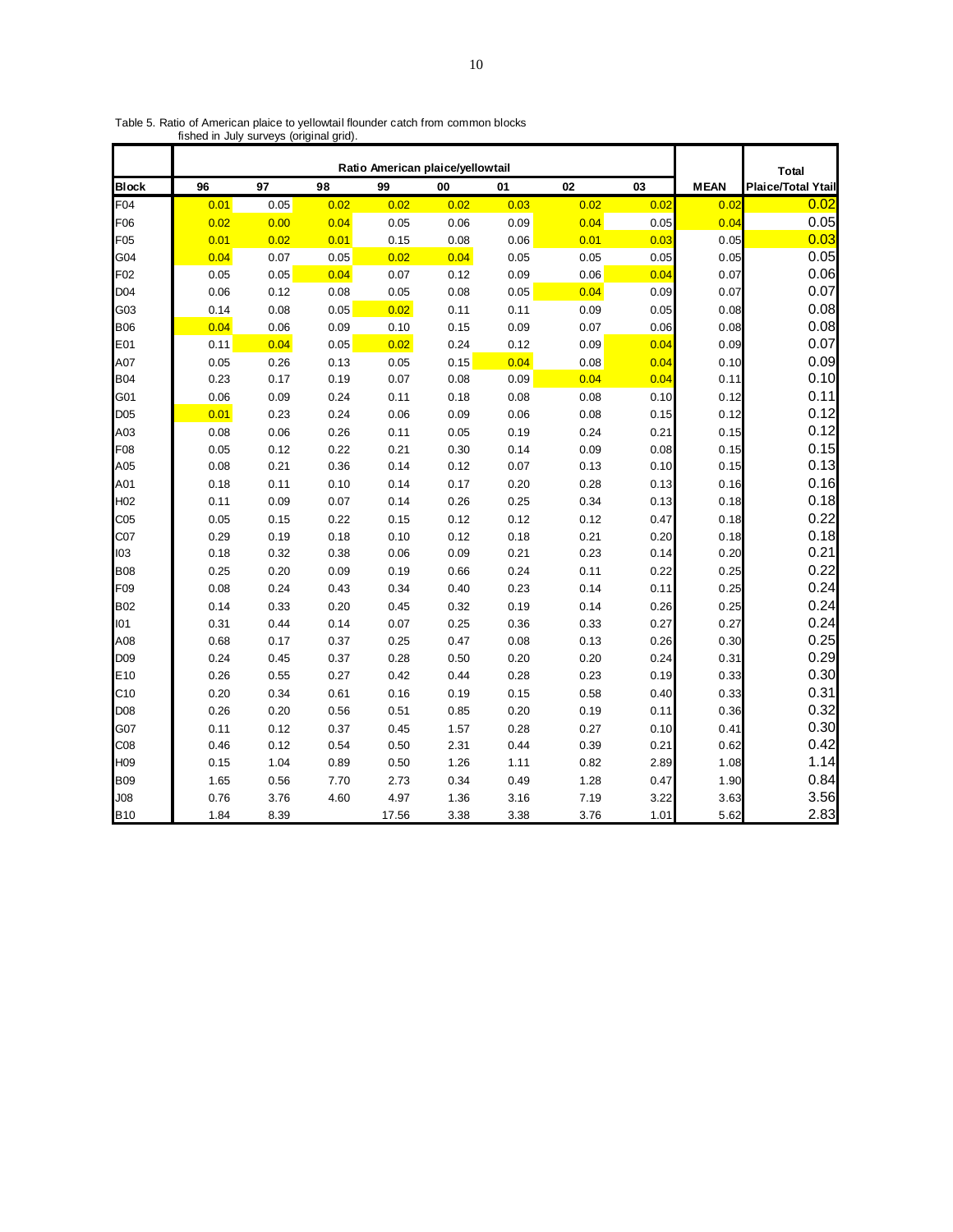|           |                           | Percentage of Yellowtail |             |              |  |  |  |  |
|-----------|---------------------------|--------------------------|-------------|--------------|--|--|--|--|
| Trip      | $\overline{\text{Tip}}$ # | $<$ 26 $cm$              | $<$ 30 $cm$ | $>=$ 40 $cm$ |  |  |  |  |
| Jul96     | 1                         | 1.90                     | 6.31        | 26.41        |  |  |  |  |
| Mar97     | 2                         | 1.62                     | 6.72        | 21.05        |  |  |  |  |
| May/Jun97 | 3                         | 1.11                     | 5.80        | 26.88        |  |  |  |  |
| Jul97     | 4                         | 1.19                     | 7.70        | 24.81        |  |  |  |  |
| Nov97     | 5                         | 0.16                     | 2.73        | 31.49        |  |  |  |  |
| Mar98     | 6                         | 1.56                     | 8.97        | 25.36        |  |  |  |  |
| May/Jun98 | 7                         | 0.88                     | 6.05        | 24.81        |  |  |  |  |
| Jul98     | 8                         | 1.74                     | 10.28       | 21.61        |  |  |  |  |
| Nov98     | 9                         | 0.79                     | 5.81        | 24.56        |  |  |  |  |
| Mar99     | 10                        | 0.55                     | 6.63        | 22.37        |  |  |  |  |
| May/Jun99 | 12                        | 0.62                     | 5.99        | 24.90        |  |  |  |  |
| Jul99     | 13                        | 0.34                     | 3.67        | 28.41        |  |  |  |  |
| Jul00     | 14                        | 0.64                     | 4.45        | 21.88        |  |  |  |  |
| Aug00 *   | 15                        | 0.15                     | 2.65        | 18.12        |  |  |  |  |
| Jul01     | 16                        | 0.63                     | 4.84        | 20.05        |  |  |  |  |
| Aug01 *   | 17                        | 0.15                     | 2.72        | 18.01        |  |  |  |  |
| Jul02     | 21                        | 0.80                     | 5.76        | 16.64        |  |  |  |  |
| Aug02*    | 22                        | 0.18                     | 2.96        | 17.92        |  |  |  |  |
| Jul03     | 23                        | 0.58                     | 4.64        | 16.95        |  |  |  |  |
| Aug03*    | 24                        | 0.19                     | 2.80        | 17.01        |  |  |  |  |

Table 6. Length compostion of Yellowtail flounder (sexes combined). Asterisk indicates expanded grid area.

Table 7. Numbers and weights of yellowtail caught in the original grid area during DFO stratified random surveys in Div. 3LNO.

| <b>Yr/season</b> | Ytail in original grid area |             | Yellowtail in survey |             | Pct of total catch in grid |       |  |
|------------------|-----------------------------|-------------|----------------------|-------------|----------------------------|-------|--|
|                  | <b>Numbers</b>              | Weight (kg) | <b>Numbers</b>       | Weight (kg) | $%$ nos                    | %wt   |  |
| 95F              | 19842                       | 4528        | 22276                | 4997        | 89.1%                      | 90.6% |  |
| 96S              | 14695                       | 3878        | 16937                | 4619        | 86.8%                      | 84.0% |  |
| 96F              | 7038                        | 1899        | 8640                 | 2141        | 81.5%                      | 88.7% |  |
| 97S              | 12059                       | 2807        | 15010                | 3882        | 80.3%                      | 72.3% |  |
| 97F              | 10640                       | 2928        | 17349                | 5037        | 61.3%                      | 58.1% |  |
| 98S              | 14617                       | 3950        | 20827                | 5734        | 70.2%                      | 68.9% |  |
| 98F              | 8987                        | 2507        | 12512                | 3696        | 71.8%                      | 67.8% |  |
| 99S              | 21054                       | 4976        | 34082                | 9600        | 61.8%                      | 51.8% |  |
| 99F              | 12778                       | 2946        | 18570                | 4978        | 68.8%                      | 59.2% |  |
| 00S              | 14183                       | 3924        | 23131                | 7263        | 61.3%                      | 54.0% |  |
| 00F              | 9091                        | 2784        | 22438                | 6507        | 40.5%                      | 42.8% |  |
| 01S              | 26003                       | 6900        | 32446                | 8939        | 80.1%                      | 77.2% |  |
| 01F              | 15396                       | 4365        | 32783                | 9475        | 47.0%                      | 46.1% |  |
| 02S              | 12781                       | 3523        | 16444                | 4734        | 77.7%                      | 74.4% |  |
| 02F              | 16487                       | 4265        | 23282                | 6757        | 70.8%                      | 63.1% |  |
| 03S              | 23540                       | 7106        | 34548                | 10511       | 68.1%                      | 67.6% |  |
| 03F              | 16019                       | 4464        | 25191                | 7359        | 63.6%                      | 60.7% |  |

Table 8. Numbers and weights of yellowtail caught in expanded grid area during DFO stratified random surveys in Div. 3LNO.

| Yr/Season |        | Ytail in exp. grid area |        | Yellowtail in survey | Pct in grid |       |  |
|-----------|--------|-------------------------|--------|----------------------|-------------|-------|--|
|           | Number | Wgt (kg)                | Number | Wgt (kg)             | $%$ nos     | % wgt |  |
| 00S       | 20798  | 6453                    | 23131  | 7263                 | 89.9%       | 88.8% |  |
| 00F       | 12574  | 3759                    | 22438  | 6507                 | 56.0%       | 57.8% |  |
| 01S       | 29295  | 8000                    | 32446  | 8939                 | 90.3%       | 89.5% |  |
| 01F       | 21456  | 6338                    | 32783  | 9475                 | 65.4%       | 66.9% |  |
| 02S       | 13153  | 3613                    | 16444  | 4734                 | 80.0%       | 76.3% |  |
| 02F       | 19208  | 5198                    | 23282  | 6757                 | 82.5%       | 76.9% |  |
| 03S       | 27412  | 8473                    | 34548  | 10511                | 79.3%       | 80.6% |  |
| 03F       | 20457  | 5813                    | 25191  | 7359                 | 81.2%       | 79.0% |  |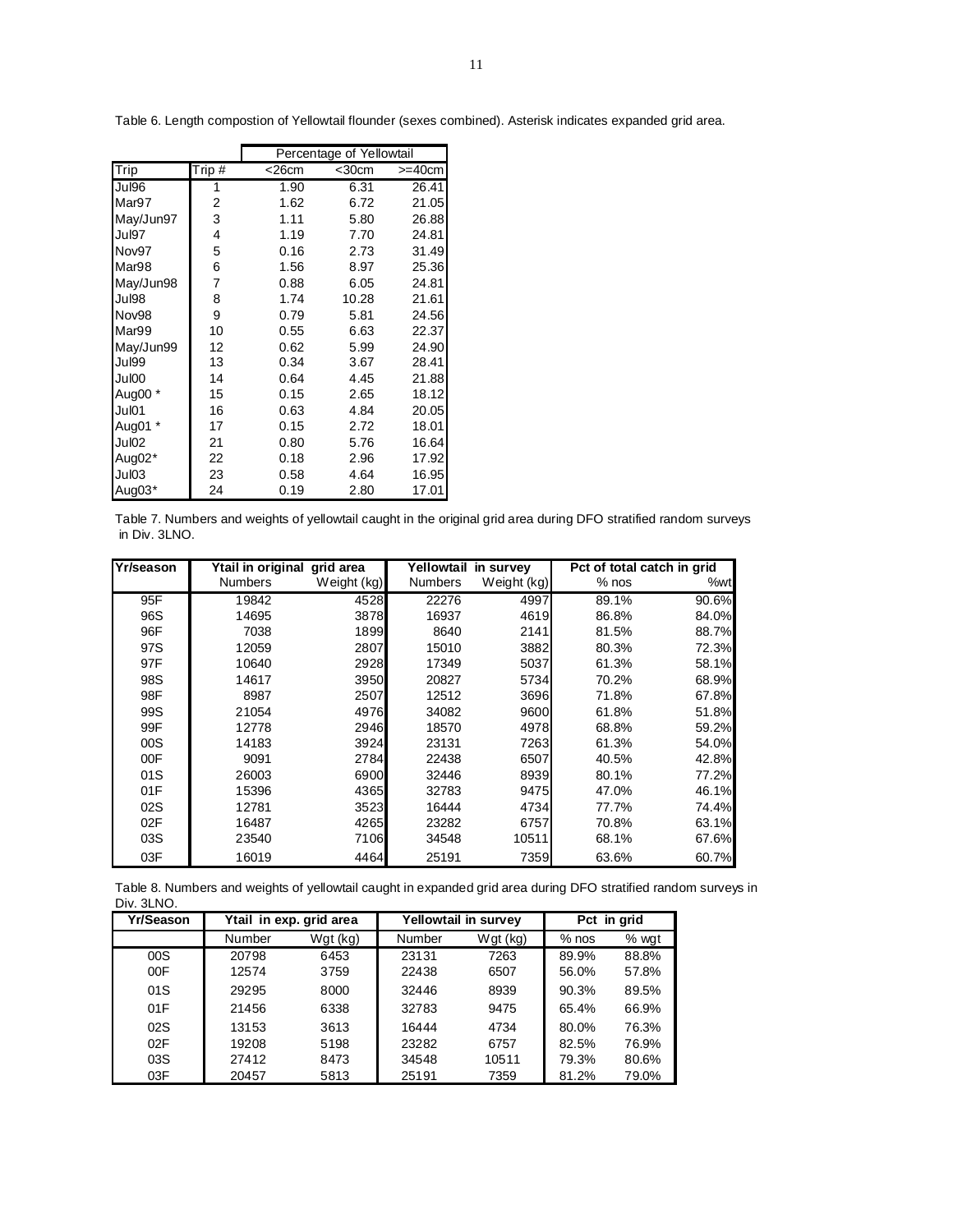

Figure 1. Location of grid used in cooperative surveys directed at yellowtail flounder. Original grid bolded with 5x5 blocks per quadrant. Expanded grid surveyed in 2000-2003.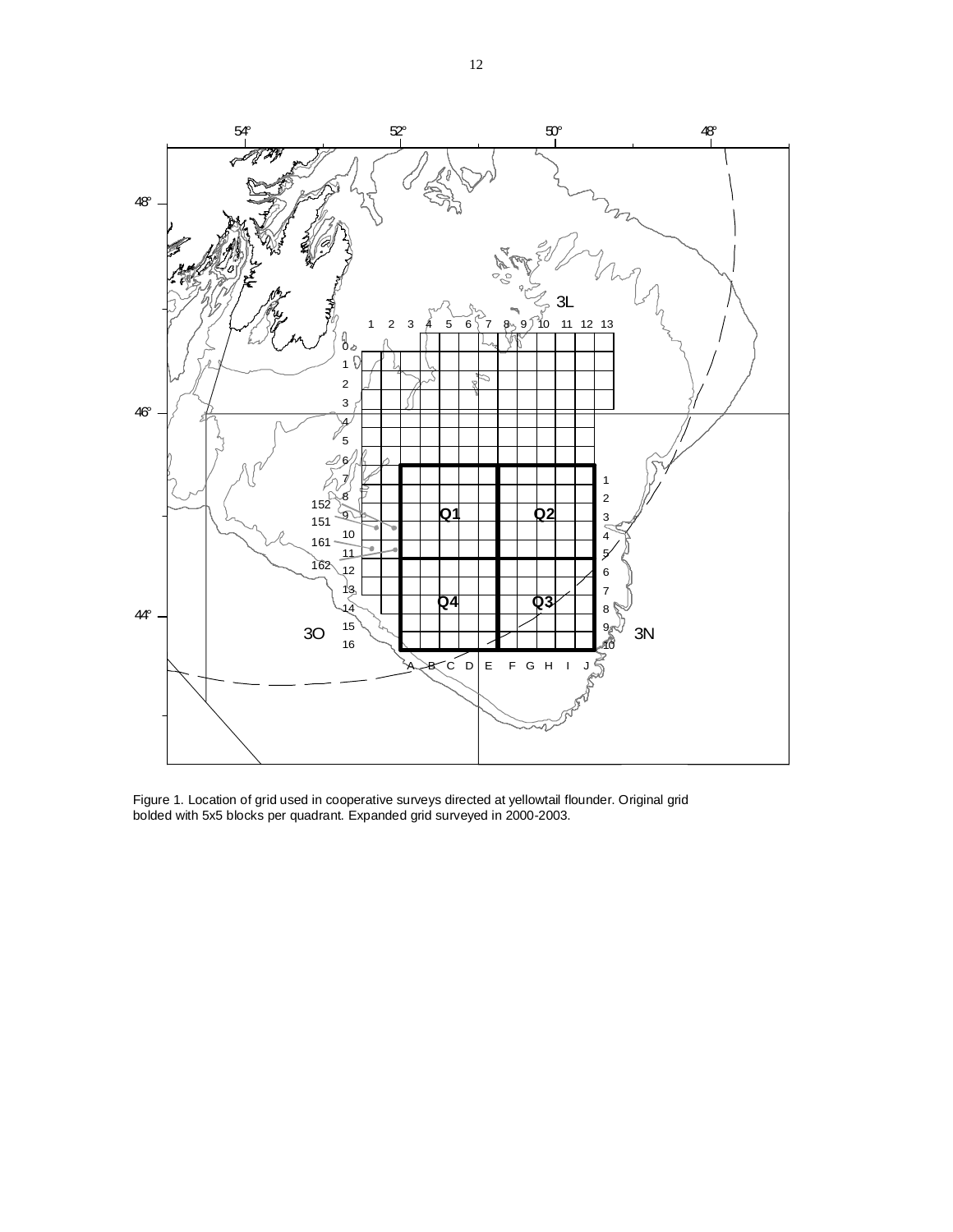

Figure 2. Mean catch (kg/hr) of yellowtail, American plaice, cod and thorny skate caught in original grid surveys from 1996-2003.



Figure 3. Average catches for yellowtail flounder (a) and American plaice (b) for July surveys. Data are mean  $\pm$  2 SE.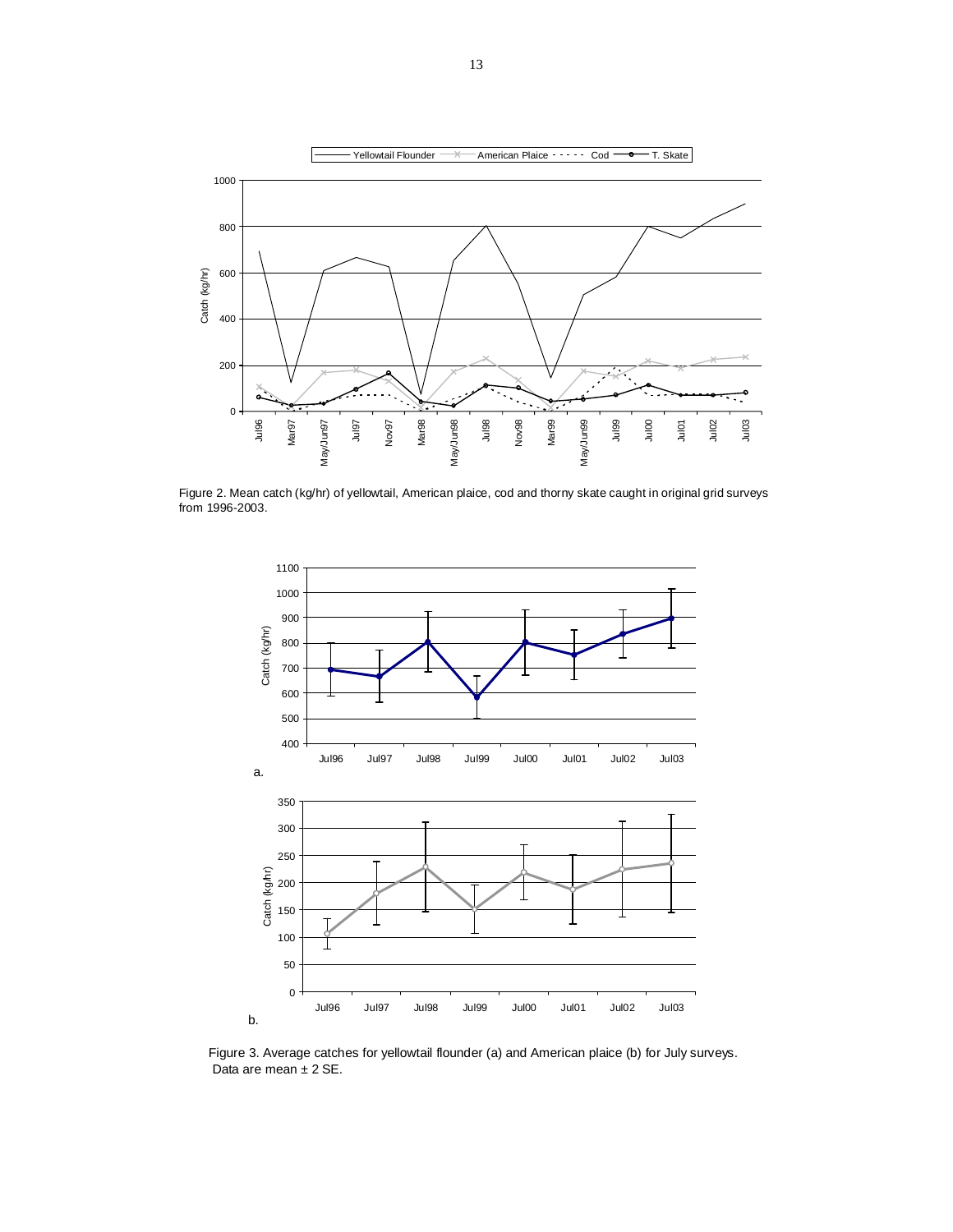

Figure 4. Catch (kg/hr) of yellowtail, American plaice and cod by NAFO Division, caught in cooperative surveys (original grid) from 1996-2003.



Figure 5. Catch (kg/hr) of yellowtail, American plaice, cod and thorny skate caught in surveys covering the expanded grid area.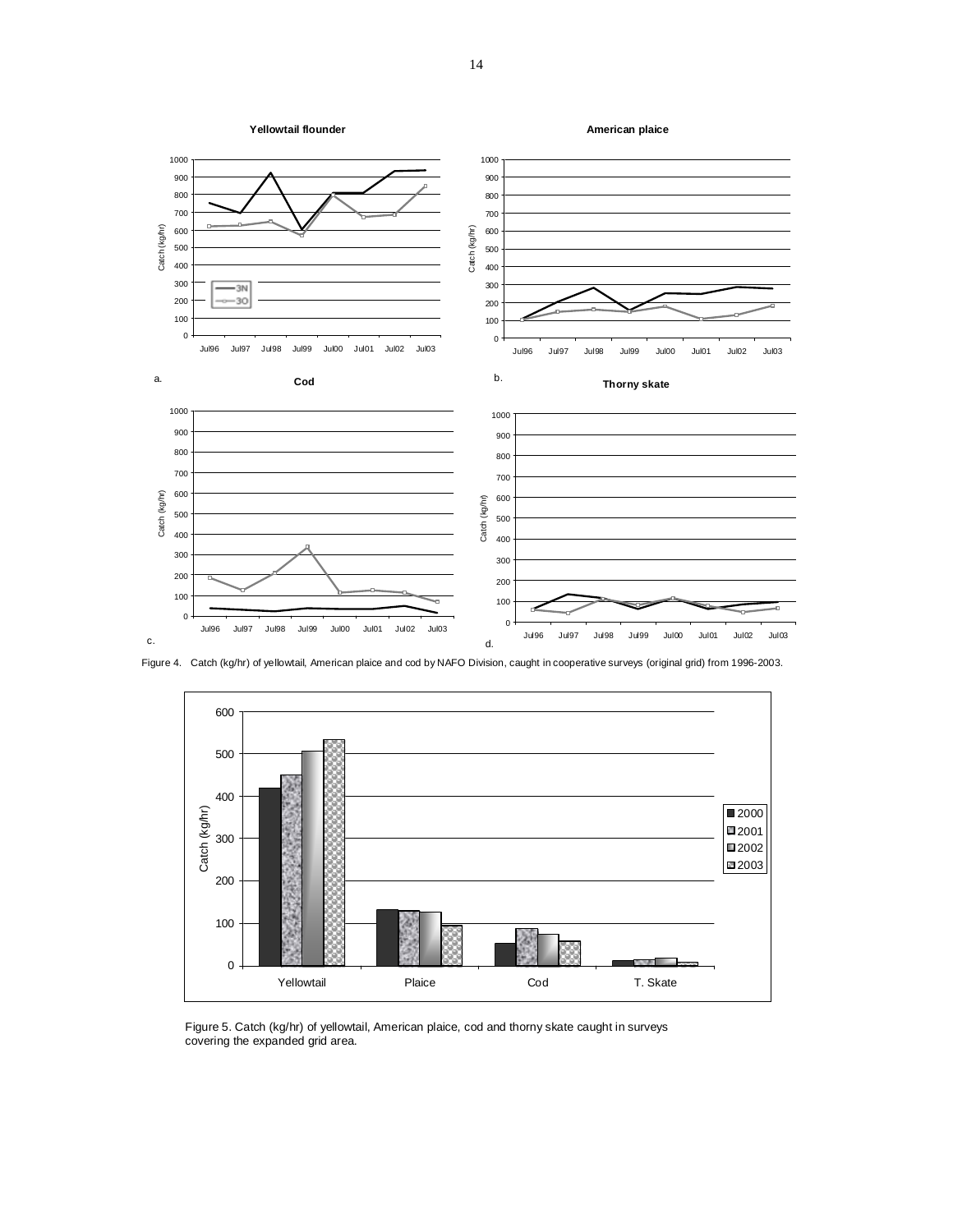

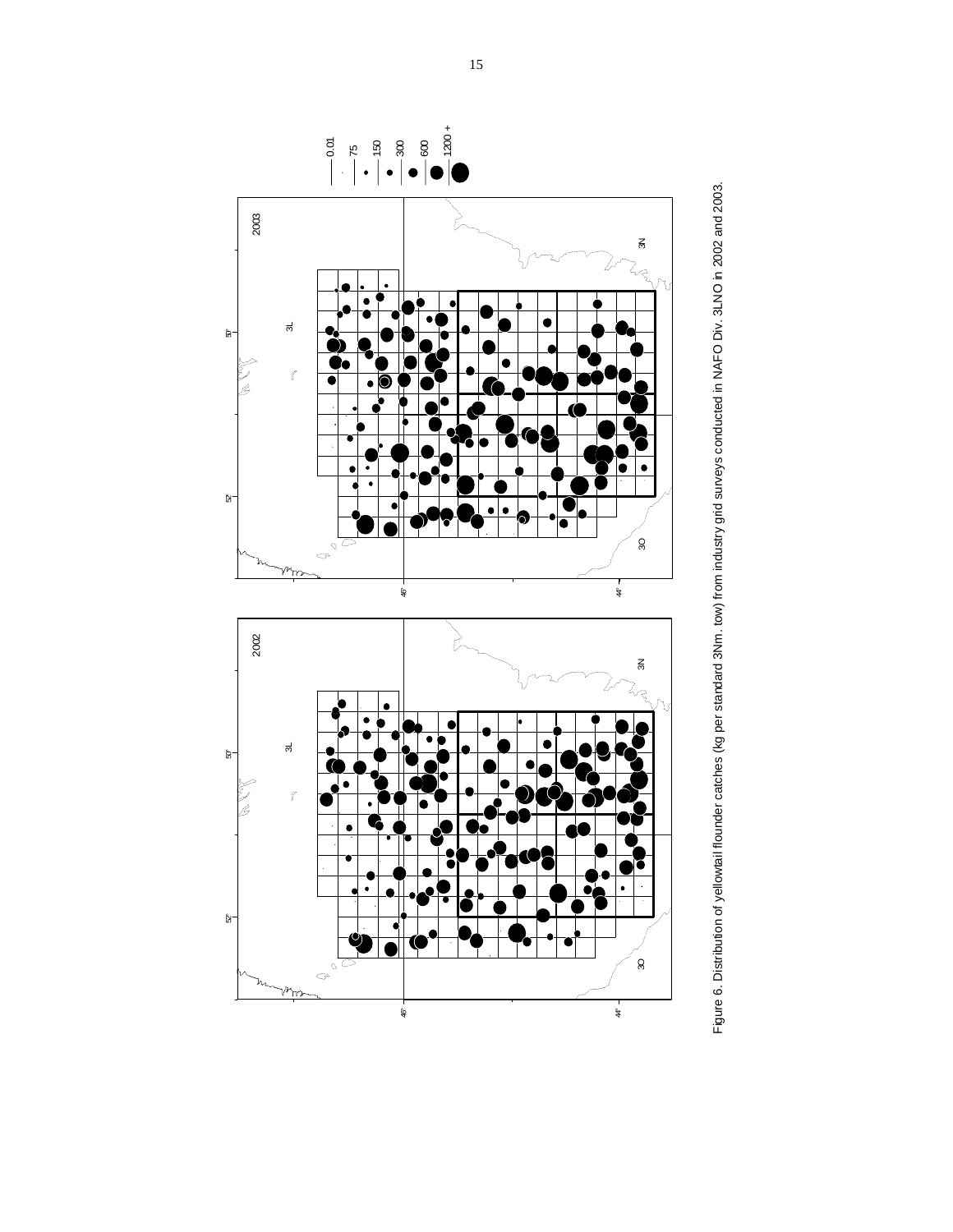

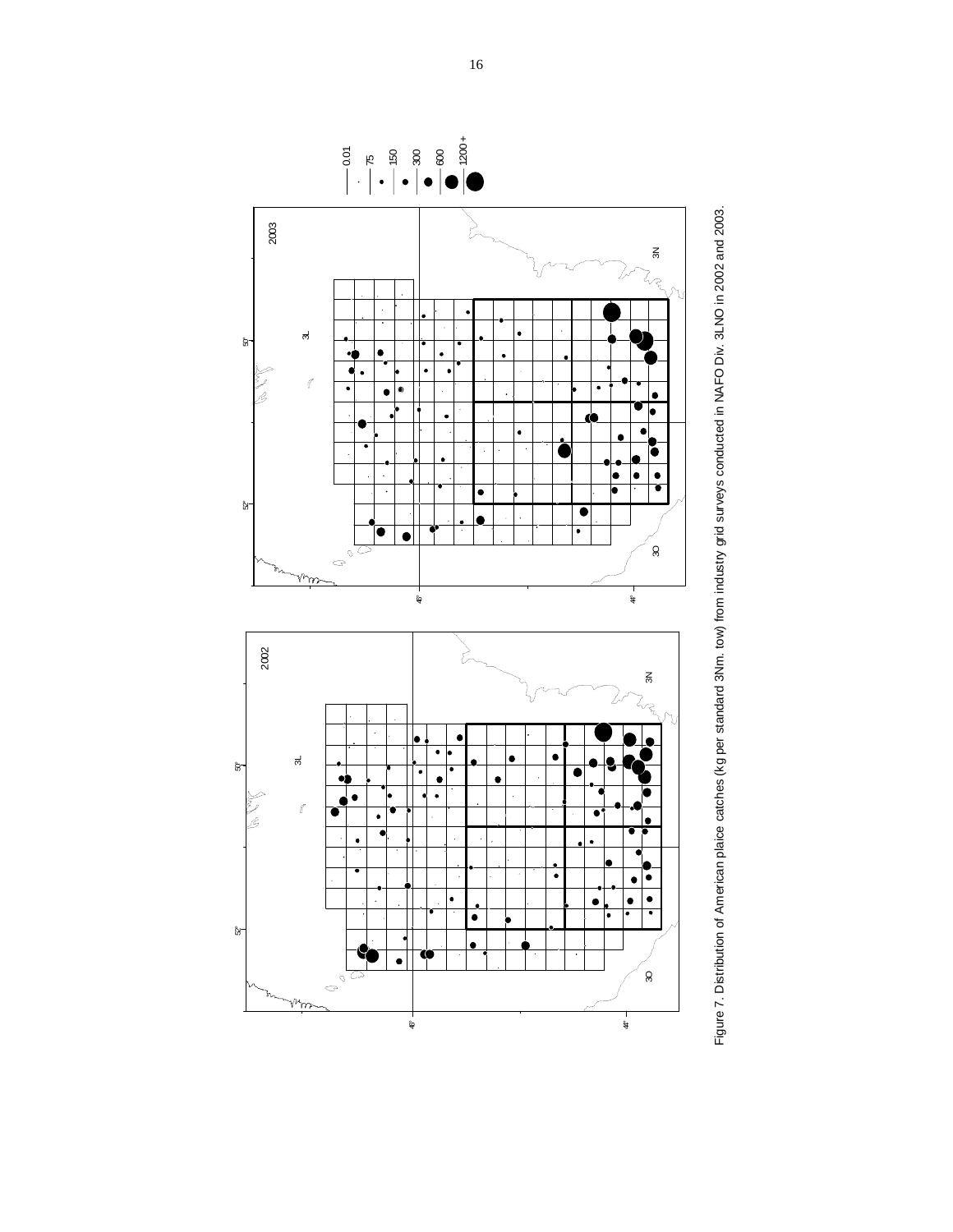

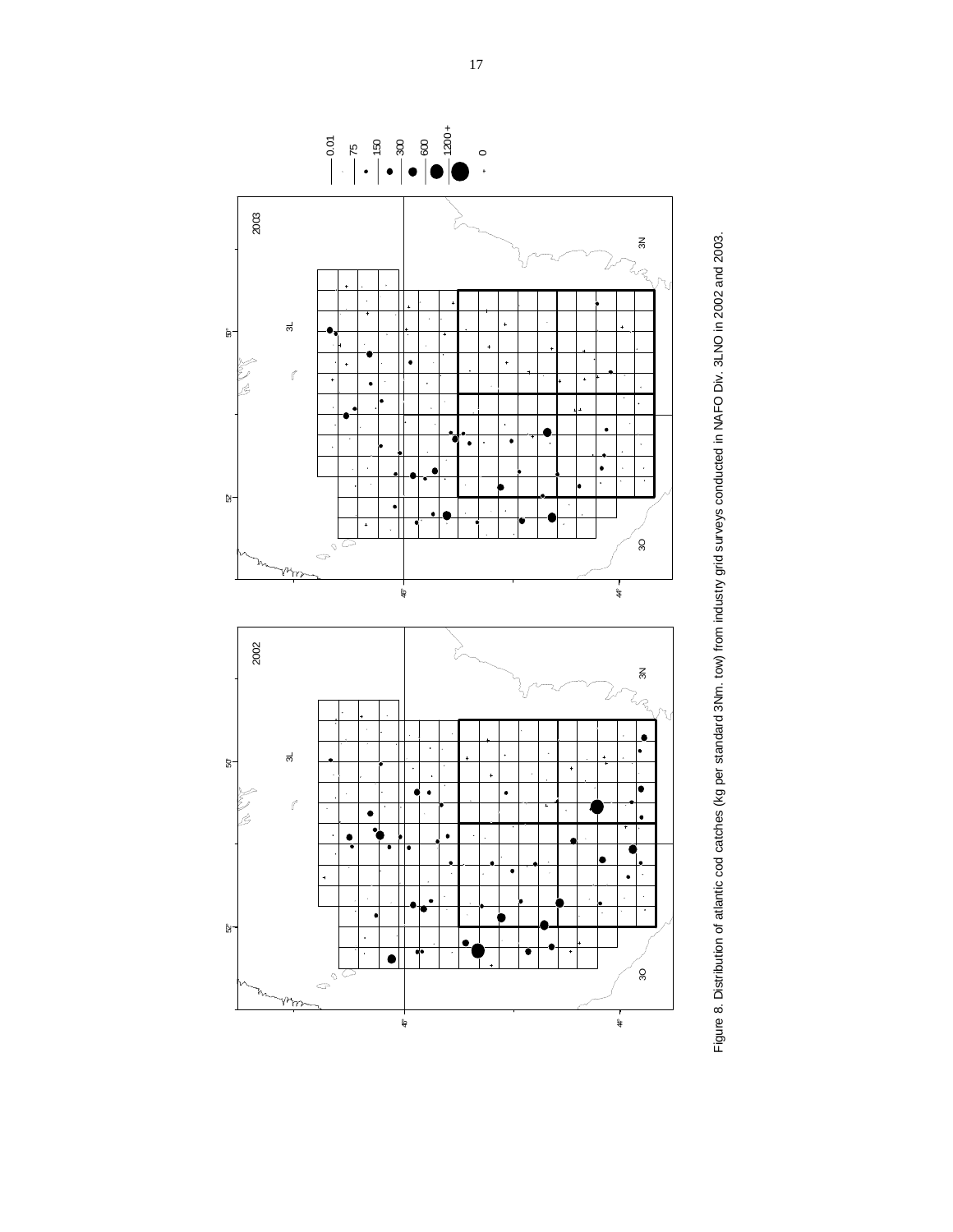

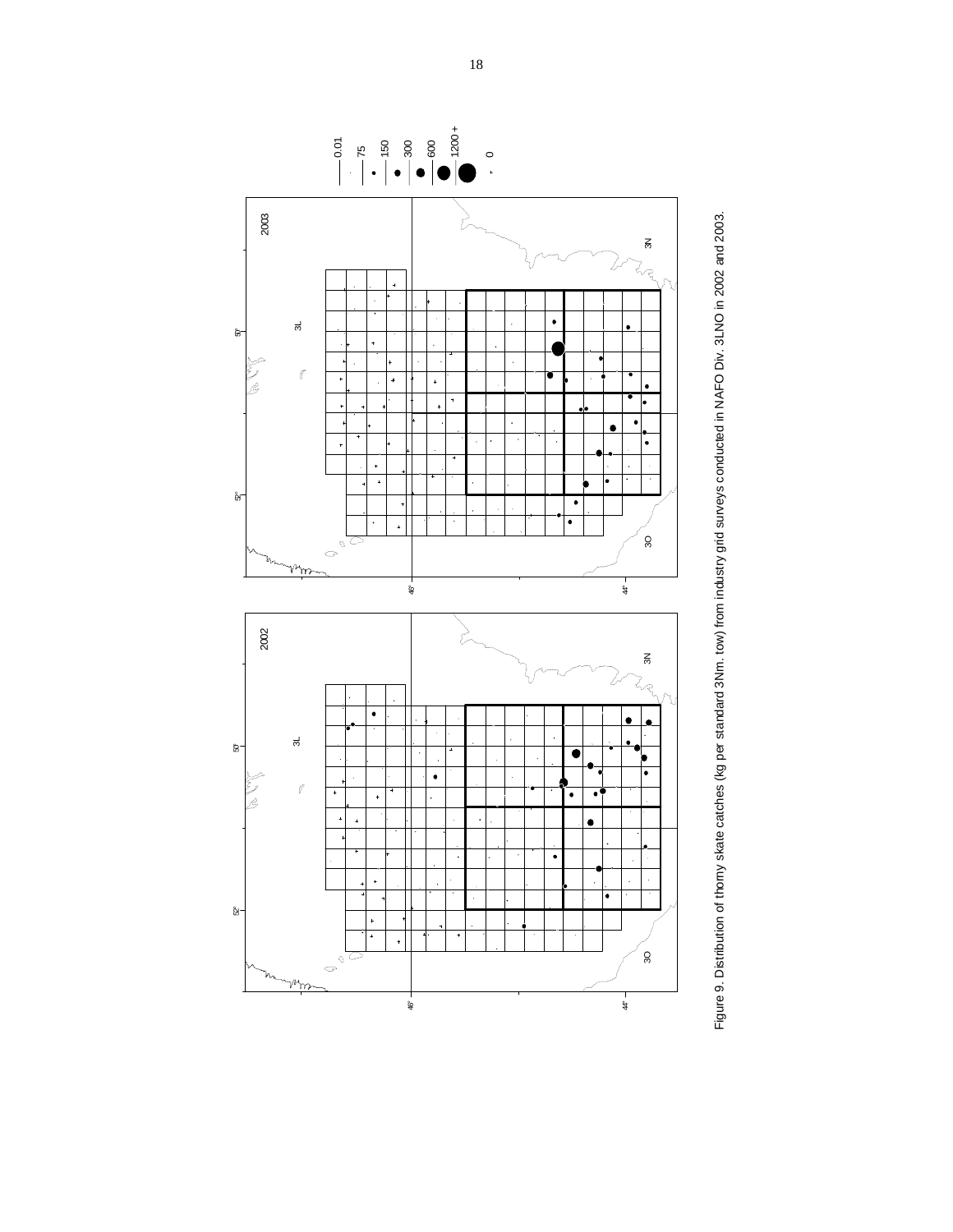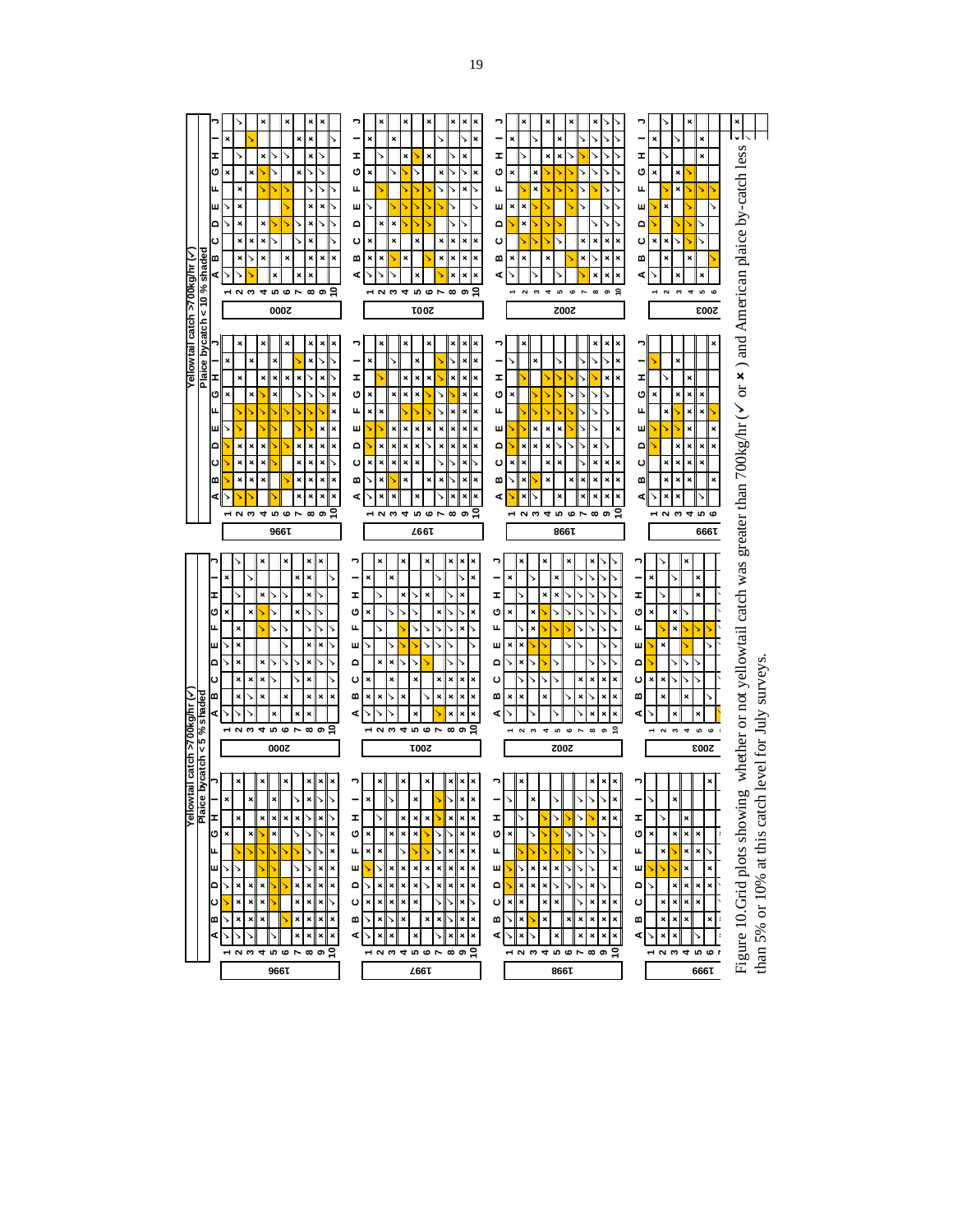

**1997 1998**

Г



 $\mathsf{r}$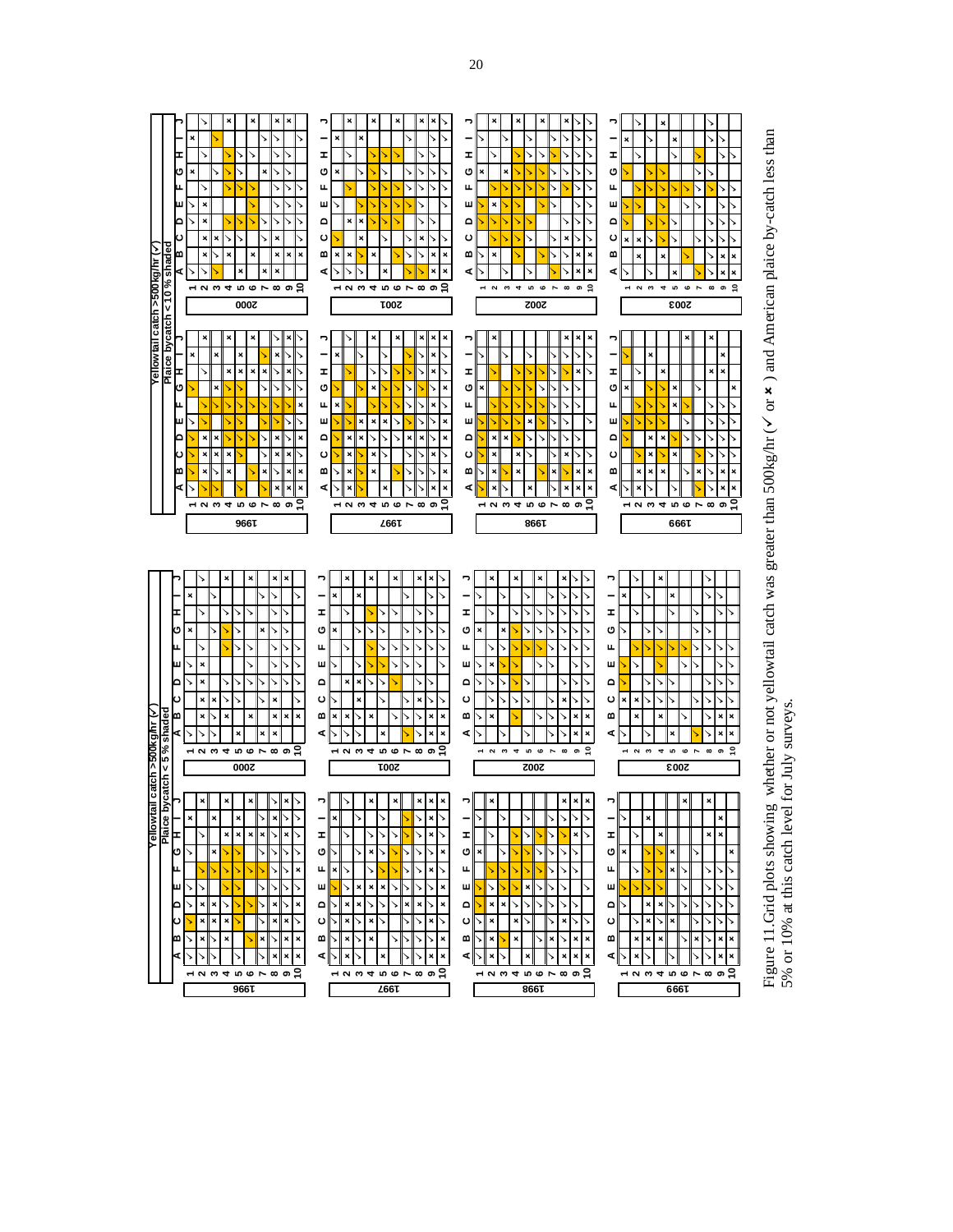

Figure 12. Length compositon of yellowtail flounder caught in the Atlantic Lindey July surveys (original grid) and expanded grid area (Aug plots). Figure 12. Length compostion of yellowtail flounder caught in the Atlantic Lindey July surveys (original grid) and expanded grid area (Aug plots).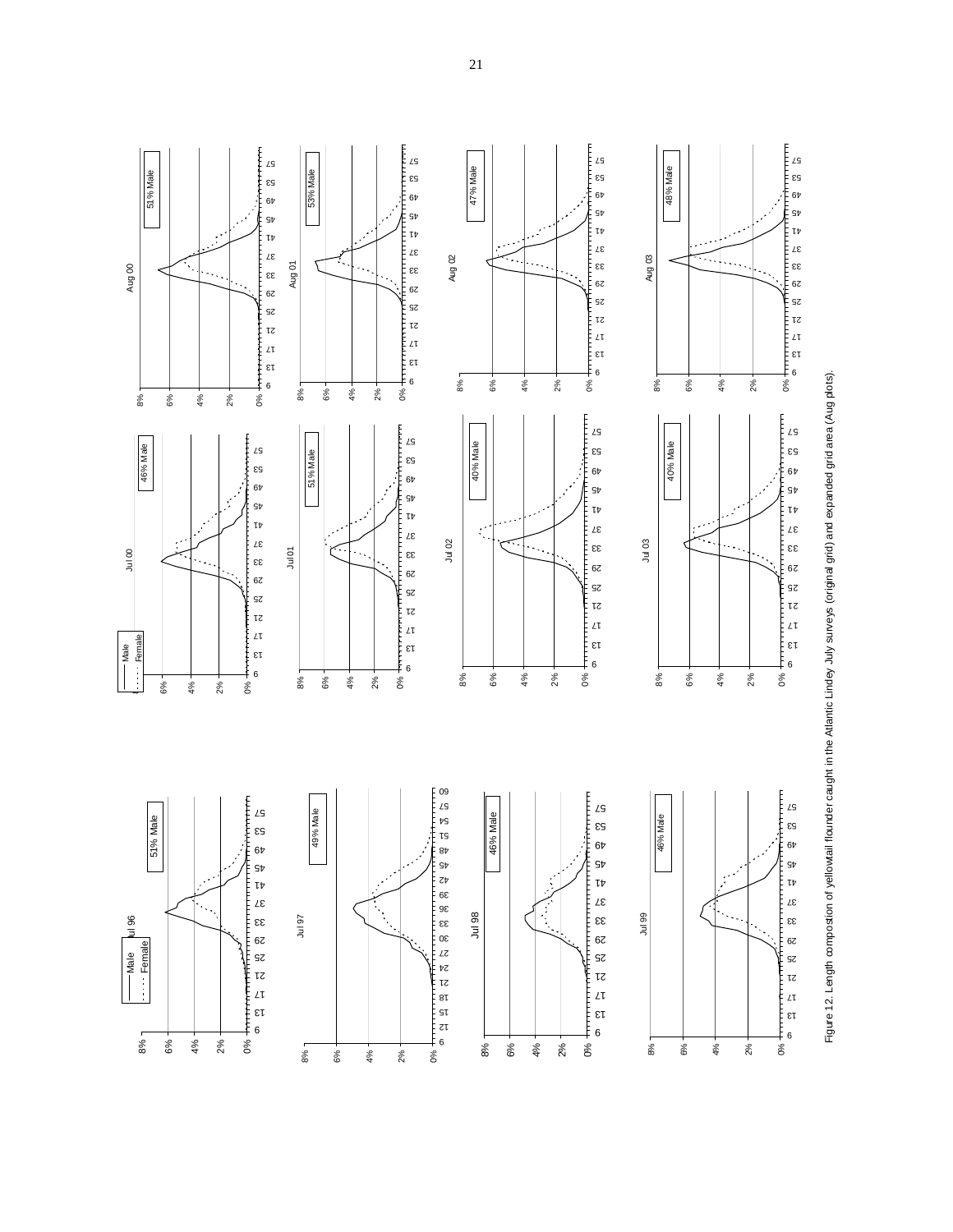

Figure 13. Sex ratio of yellowtail flounder catch for the Atlantic Lindsey surveys.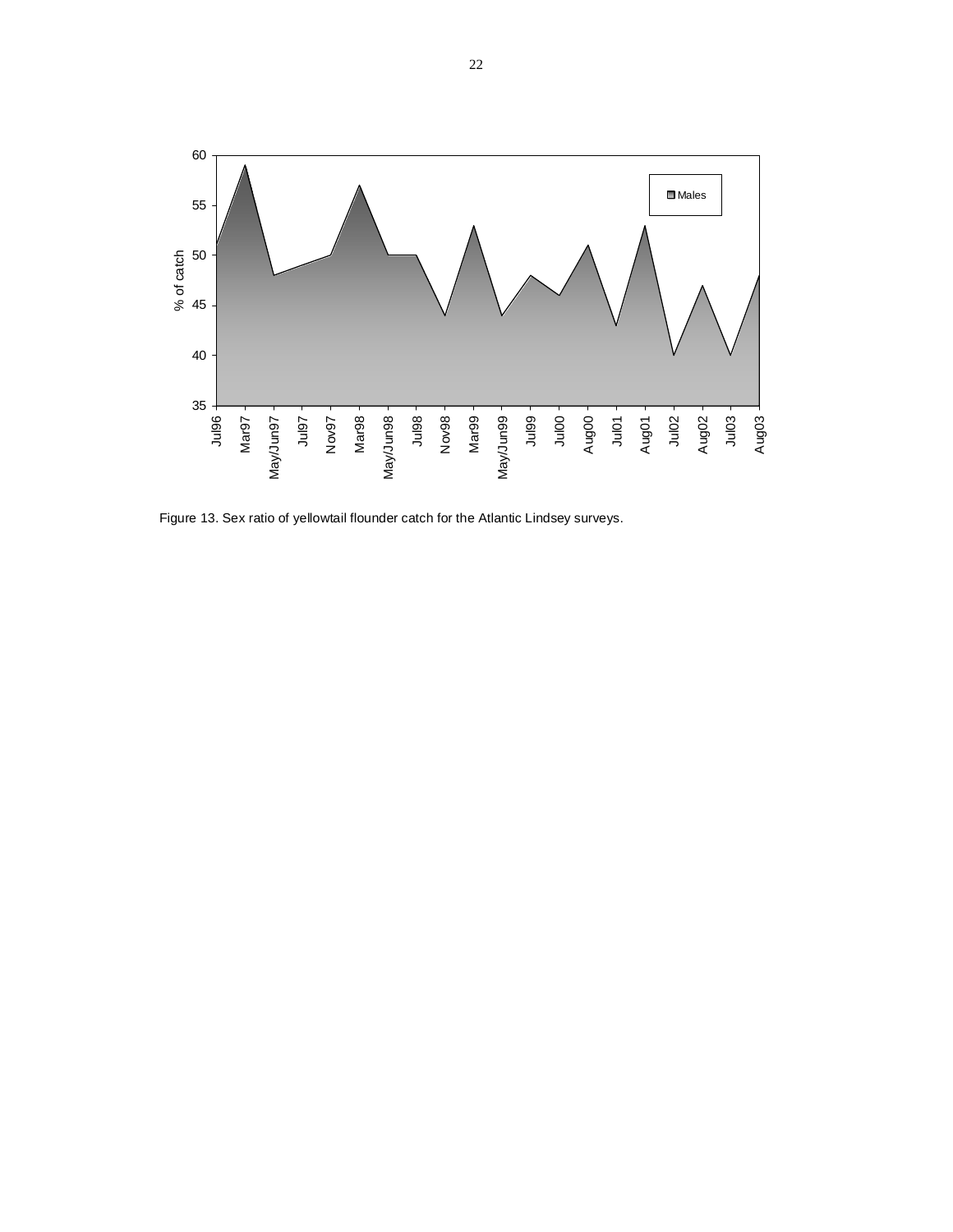

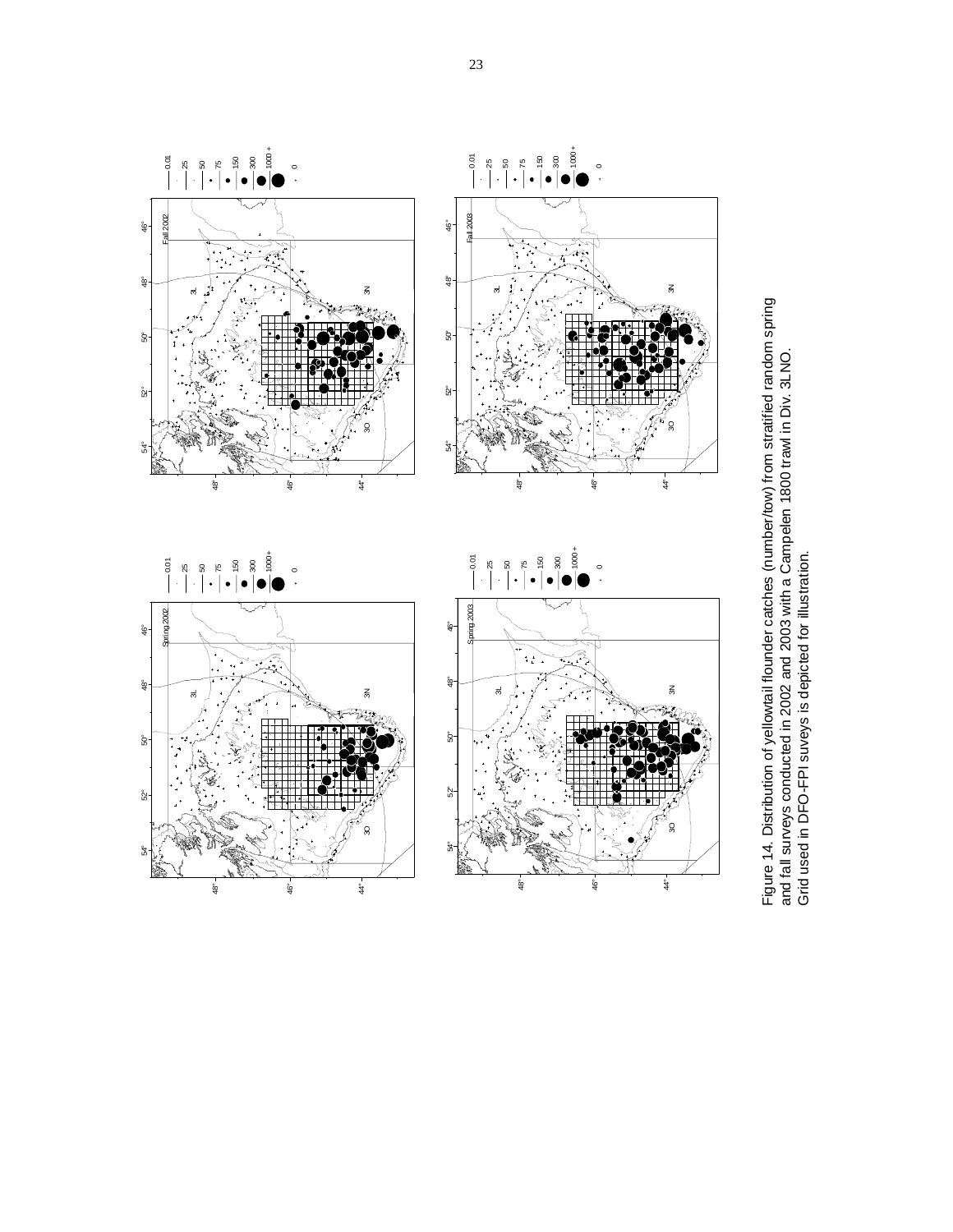

Fig. 15. DFO spring (S) and fall (F) surveys, 1995-2003 - proportion of total yellowtail flounder, by weight, caught within the original grid area (upper panel), and expanded grid (lower panel).